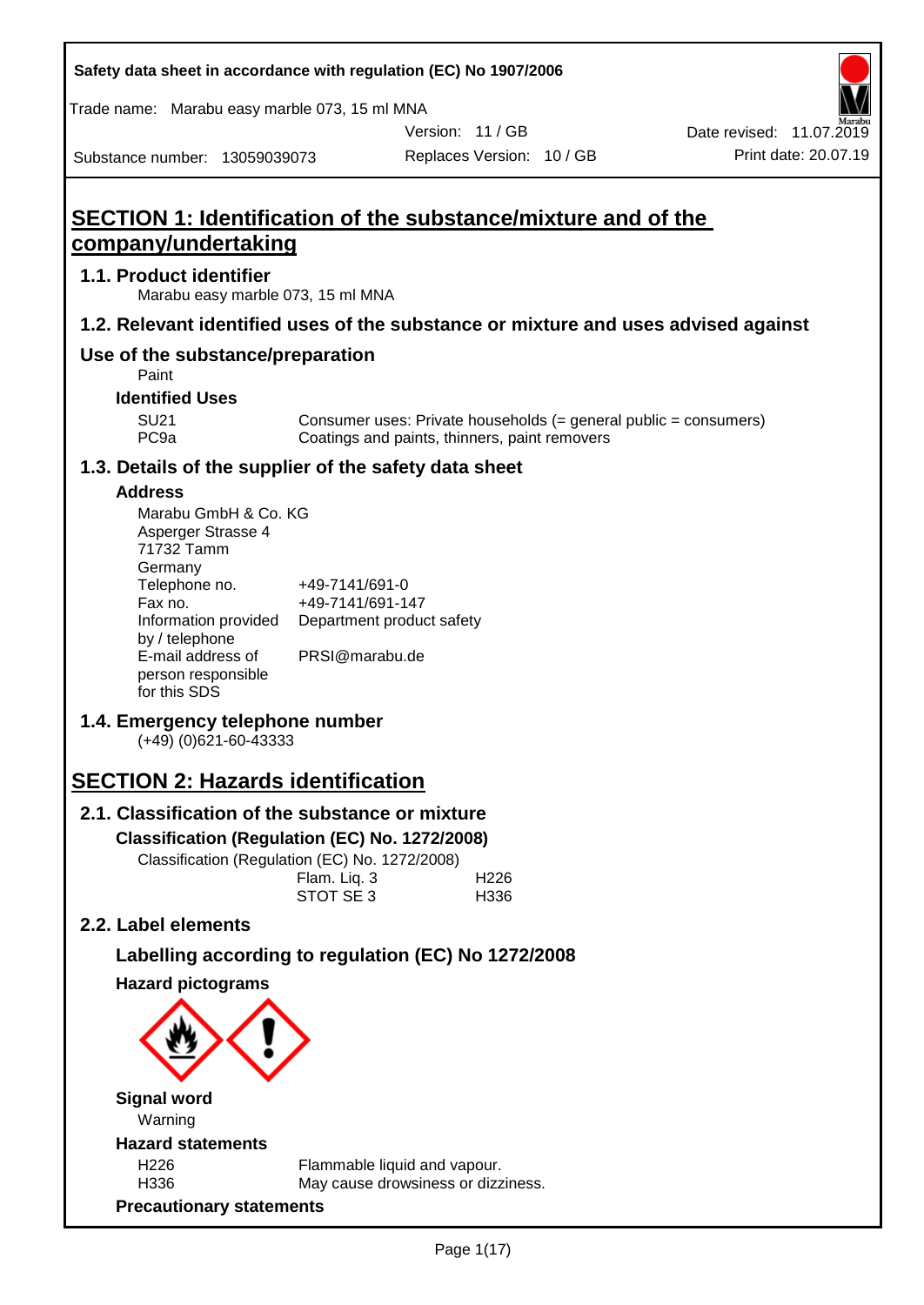| Safety data sheet in accordance with regulation (EC) No 1907/2006                             |                                                                                                                                                                                                                                                                                     |                  |                                       |                           |                                                                                 |
|-----------------------------------------------------------------------------------------------|-------------------------------------------------------------------------------------------------------------------------------------------------------------------------------------------------------------------------------------------------------------------------------------|------------------|---------------------------------------|---------------------------|---------------------------------------------------------------------------------|
| Trade name: Marabu easy marble 073, 15 ml MNA                                                 |                                                                                                                                                                                                                                                                                     |                  |                                       |                           |                                                                                 |
|                                                                                               |                                                                                                                                                                                                                                                                                     | Version: 11 / GB |                                       |                           | Date revised: 11.07.2019                                                        |
| Substance number: 13059039073                                                                 |                                                                                                                                                                                                                                                                                     |                  |                                       | Replaces Version: 10 / GB | Print date: 20.07.19                                                            |
| P <sub>101</sub><br>P <sub>102</sub><br>P210<br>P271<br>P405                                  | If medical advice is needed, have product container or label at hand.<br>Keep out of reach of children.<br>Keep away from heat, hot surfaces, sparks, open flames and other ignition<br>sources. No smoking.<br>Use only outdoors or in a well-ventilated area.<br>Store locked up. |                  |                                       |                           |                                                                                 |
| P501.9                                                                                        | Dispose of contents/container as problematic waste.                                                                                                                                                                                                                                 |                  |                                       |                           |                                                                                 |
|                                                                                               |                                                                                                                                                                                                                                                                                     |                  |                                       |                           | Hazardous component(s) to be indicated on label (Regulation (EC) No. 1272/2008) |
| contains                                                                                      | 2% aromatics;2-Methoxy-1-methylethyl acetate                                                                                                                                                                                                                                        |                  |                                       |                           | 1-Methoxy-2-propanol; Hydrocarbons, C9-C11, n-alkanes, isoalkanes, cyclics, <   |
| 2.3. Other hazards<br>No special hazards have to be mentioned.                                |                                                                                                                                                                                                                                                                                     |                  |                                       |                           |                                                                                 |
| <b>SECTION 3: Composition/information on ingredients</b>                                      |                                                                                                                                                                                                                                                                                     |                  |                                       |                           |                                                                                 |
| 3.2. Mixtures                                                                                 |                                                                                                                                                                                                                                                                                     |                  |                                       |                           |                                                                                 |
| <b>Chemical characterization</b>                                                              |                                                                                                                                                                                                                                                                                     |                  |                                       |                           |                                                                                 |
| Paint based on alkyd resins and on solvents                                                   |                                                                                                                                                                                                                                                                                     |                  |                                       |                           |                                                                                 |
| <b>Hazardous ingredients</b>                                                                  |                                                                                                                                                                                                                                                                                     |                  |                                       |                           |                                                                                 |
| 1-Methoxy-2-propanol<br>CAS No.<br>EINECS no.<br>Registration no.<br>Concentration            | 107-98-2<br>203-539-1<br>01-2119457435-35<br>25<br>$>=$                                                                                                                                                                                                                             |                  | $\lt$                                 | 50                        | %                                                                               |
| Classification (Regulation (EC) No. 1272/2008)                                                | STOT SE 3<br>Flam. Lig. 3                                                                                                                                                                                                                                                           |                  | H <sub>336</sub><br>H <sub>226</sub>  |                           |                                                                                 |
| 2-Methoxy-1-methylethyl acetate<br>CAS No.<br>EINECS no.<br>Registration no.<br>Concentration | 108-65-6<br>203-603-9<br>01-2119475791-29<br>10<br>$>=$                                                                                                                                                                                                                             |                  | $\overline{\phantom{a}}$              | 20                        | %                                                                               |
| Classification (Regulation (EC) No. 1272/2008)                                                | Flam. Liq. 3<br>STOT SE 3                                                                                                                                                                                                                                                           |                  | H226<br>H336                          |                           |                                                                                 |
| Hydrocarbons, C9-C11, n-alkanes, isoalkanes, cyclics, < 2% aromatics<br>CAS No.<br>EINECS no. | 64742-48-9<br>265-150-3                                                                                                                                                                                                                                                             |                  |                                       |                           |                                                                                 |
| Registration no.<br>Concentration                                                             | 01-2119463258-33 (LIST NUMBER 919-857-5)<br>10<br>$>=$                                                                                                                                                                                                                              |                  | $\overline{\phantom{a}}$              | 20                        | ℅                                                                               |
| Classification (Regulation (EC) No. 1272/2008)                                                | Asp. Tox. 1<br>Flam. Liq. 3<br>STOT SE 3                                                                                                                                                                                                                                            |                  | H304<br>H226<br>H336<br><b>EUH066</b> |                           |                                                                                 |
| 2-Butoxyethyl acetate<br>CAS No.<br>EINECS no.                                                | 112-07-2<br>203-933-3                                                                                                                                                                                                                                                               |                  |                                       |                           |                                                                                 |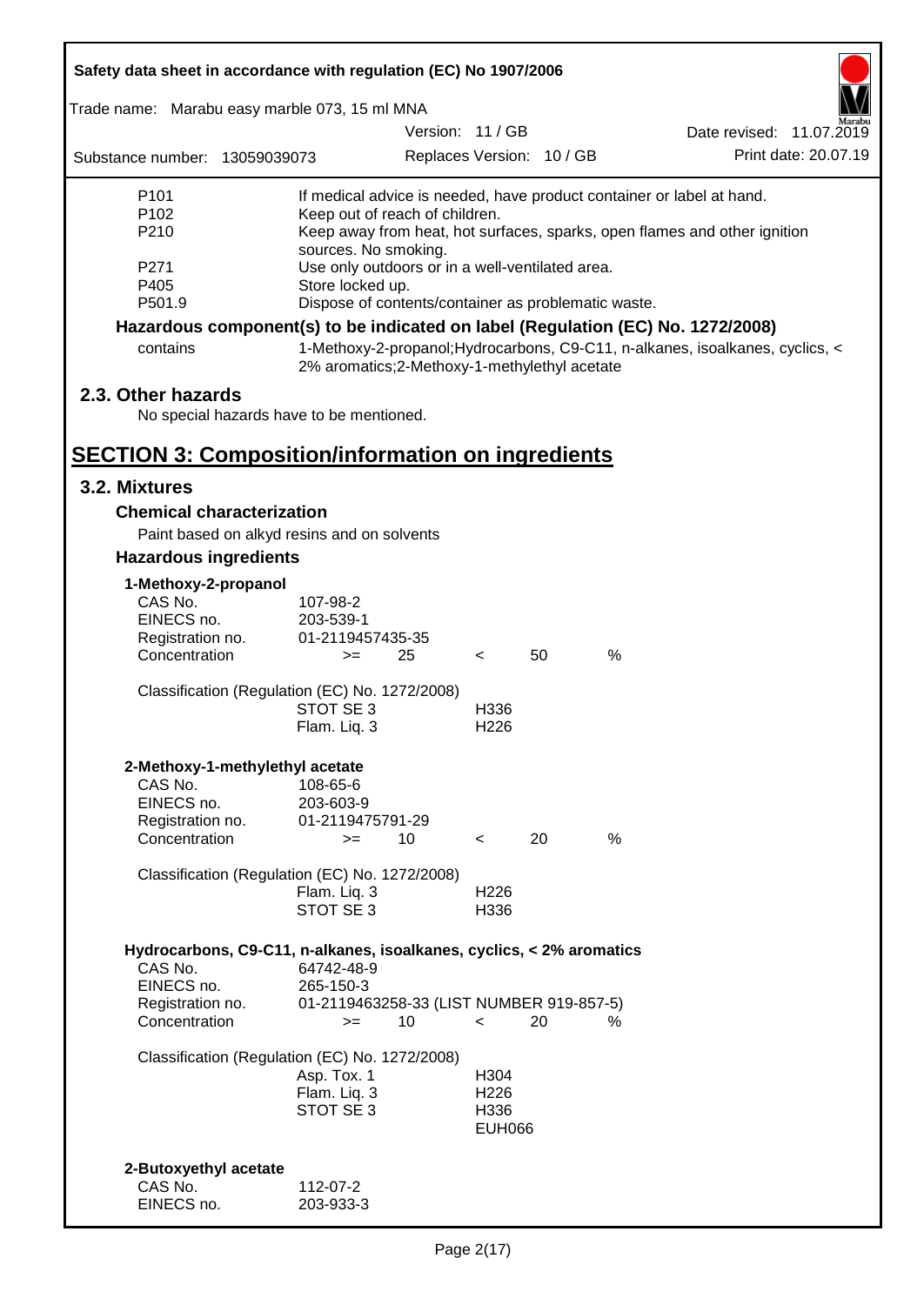| Safety data sheet in accordance with regulation (EC) No 1907/2006<br>Trade name: Marabu easy marble 073, 15 ml MNA<br>arabu<br>Version: 11 / GB<br>Date revised: 11.07.2019 |                                                                      |     |                                                          |                           |               |                      |
|-----------------------------------------------------------------------------------------------------------------------------------------------------------------------------|----------------------------------------------------------------------|-----|----------------------------------------------------------|---------------------------|---------------|----------------------|
| Substance number: 13059039073                                                                                                                                               |                                                                      |     |                                                          | Replaces Version: 10 / GB |               | Print date: 20.07.19 |
| Registration no.<br>Concentration                                                                                                                                           | 01-2119475112-47<br>$>=$                                             | 1   | $\prec$                                                  | 10                        | %             |                      |
| Classification (Regulation (EC) No. 1272/2008)                                                                                                                              | Acute Tox. 4<br>Acute Tox. 4<br>Acute Tox. 4                         |     | H332<br>H312<br>H302                                     |                           |               |                      |
| 2-Methoxypropanol<br>CAS No.<br>EINECS no.<br>Concentration                                                                                                                 | 1589-47-5<br>216-455-5<br>$>=$                                       | 0,1 | $\prec$                                                  | 0,3                       | $\frac{0}{0}$ |                      |
| Classification (Regulation (EC) No. 1272/2008)                                                                                                                              | Skin Irrit. 2<br>STOT SE 3<br>Repr. 1B<br>Flam. Liq. 3<br>Eye Dam. 1 |     | H315<br>H335<br><b>H360D</b><br>H <sub>226</sub><br>H318 |                           |               |                      |

# **SECTION 4: First aid measures**

## **4.1. Description of first aid measures**

## **General information**

In all cases of doubt, or when symptoms persist, seek medical attention. Never give anything by mouth to an unconscious person. If unconscious place in recovery position and seek medical advice.

## **After inhalation**

Remove to fresh air, keep patient warm and at rest. If breathing is irregular or stopped, administer artificial respiration.

## **After skin contact**

Remove contaminated clothing. Wash skin thoroughly with soap and water or use recognised skin cleanser. Do NOT use solvents or thinners.

## **After eye contact**

Remove contact lenses, irrigate copiously with clean, fresh water, holding the eyelids apart for at least 10 minutes and seek immediate medical advice.

#### **After ingestion**

If accidentally swallowed rinse the mouth with plenty of water (only if the person is conscious) and obtain immediate medical attention. Keep at rest. Do NOT induce vomiting.

#### **4.2. Most important symptoms and effects, both acute and delayed** Until now no symptoms known so far.

# **4.3. Indication of any immediate medical attention and special treatment needed**

## **Hints for the physician / treatment**

Treat symptomatically

# **SECTION 5: Firefighting measures**

## **5.1. Extinguishing media**

## **Suitable extinguishing media**

Recommended: alcohol resistant foam, CO2, powders, water spray/mist, Not be used for safety reasons: water jet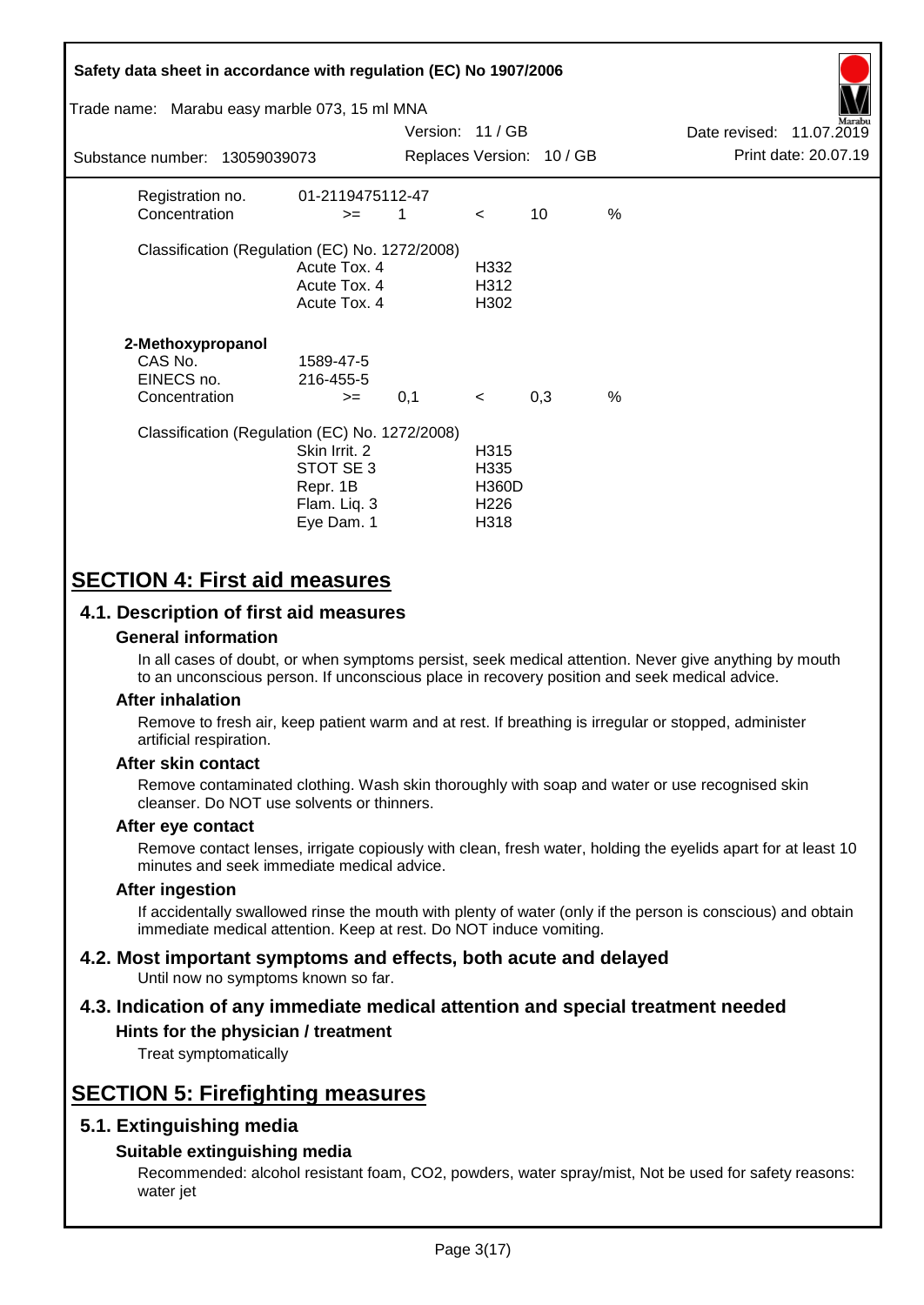**Safety data sheet in accordance with regulation (EC) No 1907/2006**

Trade name: Marabu easy marble 073, 15 ml MNA

Version: 11 / GB

Date revised: 11.07.2019

Substance number: 13059039073

Replaces Version: 10 / GB Print date: 20.07.19

## **5.2. Special hazards arising from the substance or mixture**

In the event of fire the following can be released: Carbon dioxide (CO2); Carbon monoxide (CO); dense black smoke; Nitrogen oxides (NOx)

## **5.3. Advice for firefighters**

## **Special protective equipment for fire-fighting**

Cool closed containers exposed to fire with water. Do not allow run-off from fire fighting to enter drains or water courses.

# **SECTION 6: Accidental release measures**

## **6.1. Personal precautions, protective equipment and emergency procedures**

Exclude sources of ignition and ventilate the area. Avoid breathing vapours. Refer to protective measures listed in Sections 7 and 8.

## **6.2. Environmental precautions**

Do not allow to enter drains or waterways. If the product contaminates lakes, rivers or sewage, inform appropriate authorities in accordance with local regulations.

## **6.3. Methods and material for containment and cleaning up**

Contain and collect spillage with non-combustible absorbent materials, e.g. sand, earth, vermiculite, diatomaceous earth and place in container for disposal according to local regulations (see section 13). Clean preferably with a detergent - avoid use of solvents.

## **6.4. Reference to other sections**

Information regarding Safe handling, see Section 7. Information regarding personal protective measures, see Section 8. Information regarding waste disposal, see Section 13.

# **SECTION 7: Handling and storage**

## **7.1. Precautions for safe handling**

## **Advice on safe handling**

Prevent the creation of flammable or explosive concentrations of vapour in air and avoid vapour concentration higher than the occupational exposure limits. In addition, the product should only be used in areas from which all naked lights and other sources of ignition have been excluded. Electrical equipment should be protected to the appropriate standard. Mixture may charge electrostatically: always use earthing leads when transferring from one container to another. Operators should wear anti-static footwear and clothing and floors should be of the conducting type. Isolate from sources of heat, sparks and open flame. No sparking tools should be used. Avoid skin and eye contact. Avoid the inhalation of particulates and spray mist arising from the application of this mixture. Smoking, eating and drinking shall be prohibited in application area. For personal protection see Section 8. Never use pressure to empty: container is not a pressure vessel. Always keep in containers of same material as the original one. Comply with the health and safety at work laws. Do not allow to enter drains or water courses.

## **Advice on protection against fire and explosion**

Vapours are heavier than air and may spread along floors. Vapours may form explosive mixtures with air.

## **Classification of fires / temperature class / Ignition group / Dust explosion class**

Classification of fires B (Combustible liquid substances) Temperature class T4

## **7.2. Conditions for safe storage, including any incompatibilities Requirements for storage rooms and vessels**

Electrical installations/working materials must comply with the local applied technological safety standards. Storage rooms in which filling operations take place must have a conducting floor. Store in accordance with national regulation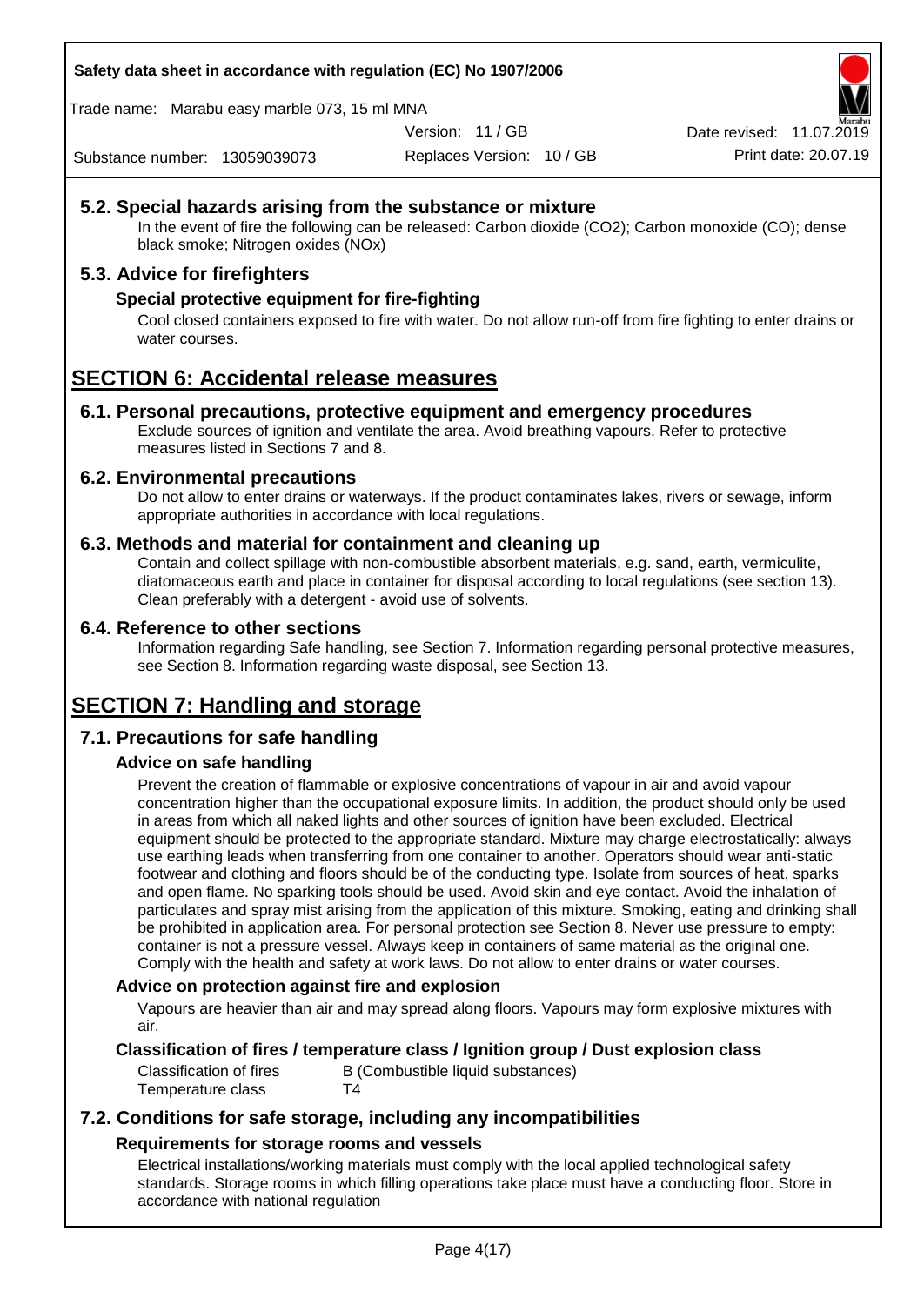| Safety data sheet in accordance with regulation (EC) No 1907/2006 |                                                                     |                                                                                                                                                                                                                                                                                                                   |     |                          |
|-------------------------------------------------------------------|---------------------------------------------------------------------|-------------------------------------------------------------------------------------------------------------------------------------------------------------------------------------------------------------------------------------------------------------------------------------------------------------------|-----|--------------------------|
|                                                                   | Trade name: Marabu easy marble 073, 15 ml MNA                       |                                                                                                                                                                                                                                                                                                                   |     | farabu                   |
|                                                                   |                                                                     | Version: 11 / GB                                                                                                                                                                                                                                                                                                  |     | Date revised: 11.07.2019 |
|                                                                   | Substance number: 13059039073                                       | Replaces Version: 10 / GB                                                                                                                                                                                                                                                                                         |     | Print date: 20.07.19     |
|                                                                   | Hints on storage assembly                                           |                                                                                                                                                                                                                                                                                                                   |     |                          |
|                                                                   |                                                                     | Store away from oxidising agents, from strongly alkaline and strongly acid materials.                                                                                                                                                                                                                             |     |                          |
|                                                                   | <b>Further information on storage conditions</b>                    |                                                                                                                                                                                                                                                                                                                   |     |                          |
|                                                                   |                                                                     |                                                                                                                                                                                                                                                                                                                   |     |                          |
|                                                                   | kept upright to prevent leakage.                                    | Observe label precautions. Store between 15 and 30 °C in a dry, well ventilated place away from<br>sources of heat and direct sunlight. Keep container tightly closed. Keep away from sources of ignition.<br>No smoking. Prevent unauthorised access. Containers which are opened must be carefully resealed and |     |                          |
| Paint                                                             | 7.3. Specific end use(s)                                            |                                                                                                                                                                                                                                                                                                                   |     |                          |
|                                                                   |                                                                     | <b>SECTION 8: Exposure controls/personal protection ***</b>                                                                                                                                                                                                                                                       |     |                          |
|                                                                   | 8.1. Control parameters                                             |                                                                                                                                                                                                                                                                                                                   |     |                          |
|                                                                   | <b>Exposure limit values ***</b>                                    |                                                                                                                                                                                                                                                                                                                   |     |                          |
|                                                                   | 2-Methoxy-1-methylethyl acetate                                     |                                                                                                                                                                                                                                                                                                                   |     |                          |
| List                                                              |                                                                     | EH40<br><b>WEL</b>                                                                                                                                                                                                                                                                                                |     |                          |
| <b>Type</b>                                                       | Value                                                               | 274<br>mg/m <sup>3</sup>                                                                                                                                                                                                                                                                                          | 50  | ppm(V)                   |
|                                                                   | Short term exposure limit                                           | 548<br>mg/m <sup>3</sup>                                                                                                                                                                                                                                                                                          | 100 | ppm(V)                   |
|                                                                   | Skin resorption / sensibilisation: Sk;                              | <b>Status: 2011</b>                                                                                                                                                                                                                                                                                               |     |                          |
|                                                                   | 1-Methoxy-2-propanol                                                |                                                                                                                                                                                                                                                                                                                   |     |                          |
| List                                                              |                                                                     | EH40                                                                                                                                                                                                                                                                                                              |     |                          |
| <b>Type</b>                                                       |                                                                     | WEL                                                                                                                                                                                                                                                                                                               |     |                          |
|                                                                   | Value                                                               | 375<br>mg/m <sup>3</sup>                                                                                                                                                                                                                                                                                          | 100 | ppm(V)                   |
|                                                                   | Short term exposure limit<br>Skin resorption / sensibilisation: Sk; | 560<br>mg/m <sup>3</sup><br><b>Status: 2011</b>                                                                                                                                                                                                                                                                   | 150 | ppm(V)                   |
|                                                                   | 2-Butoxyethyl acetate                                               |                                                                                                                                                                                                                                                                                                                   |     |                          |
| List                                                              |                                                                     | EH40                                                                                                                                                                                                                                                                                                              |     |                          |
| Type                                                              |                                                                     | WEL                                                                                                                                                                                                                                                                                                               |     |                          |
|                                                                   | Value                                                               | 133                                                                                                                                                                                                                                                                                                               | 20  | ppm(V)                   |
|                                                                   | Short term exposure limit<br>Skin resorption / sensibilisation: Sk; | 332<br><b>Status: 2011</b>                                                                                                                                                                                                                                                                                        | 50  | ppm(V)                   |
|                                                                   |                                                                     |                                                                                                                                                                                                                                                                                                                   |     |                          |
|                                                                   |                                                                     | Derived No/Minimal Effect Levels (DNEL/DMEL) ***                                                                                                                                                                                                                                                                  |     |                          |
|                                                                   | 2-Methoxy-1-methylethyl acetate                                     |                                                                                                                                                                                                                                                                                                                   |     |                          |
|                                                                   | Type of value                                                       | Derived No Effect Level (DNEL)                                                                                                                                                                                                                                                                                    |     |                          |
|                                                                   | Reference group                                                     | Worker                                                                                                                                                                                                                                                                                                            |     |                          |
|                                                                   | Duration of exposure<br>Route of exposure                           | Long term<br>dermal                                                                                                                                                                                                                                                                                               |     |                          |
|                                                                   | Mode of action                                                      | Systemic effects                                                                                                                                                                                                                                                                                                  |     |                          |
|                                                                   | Concentration                                                       | 796                                                                                                                                                                                                                                                                                                               |     | mg/kg/d                  |
|                                                                   | Type of value                                                       | Derived No Effect Level (DNEL)                                                                                                                                                                                                                                                                                    |     |                          |
|                                                                   | Reference group                                                     | Worker                                                                                                                                                                                                                                                                                                            |     |                          |
|                                                                   | Duration of exposure                                                | Long term                                                                                                                                                                                                                                                                                                         |     |                          |
|                                                                   | Route of exposure                                                   | inhalative                                                                                                                                                                                                                                                                                                        |     |                          |
|                                                                   | Mode of action<br>Concentration                                     | Systemic effects<br>275                                                                                                                                                                                                                                                                                           |     | mg/m <sup>3</sup>        |
|                                                                   | Type of value                                                       | Derived No Effect Level (DNEL)                                                                                                                                                                                                                                                                                    |     |                          |
|                                                                   | Reference group                                                     | Consumer                                                                                                                                                                                                                                                                                                          |     |                          |
|                                                                   | Duration of exposure                                                | Long term                                                                                                                                                                                                                                                                                                         |     |                          |
|                                                                   | Route of exposure                                                   | dermal                                                                                                                                                                                                                                                                                                            |     |                          |
|                                                                   | Mode of action                                                      | Systemic effects                                                                                                                                                                                                                                                                                                  |     |                          |
|                                                                   | Concentration                                                       | 320                                                                                                                                                                                                                                                                                                               |     | mg/kg/d                  |

Г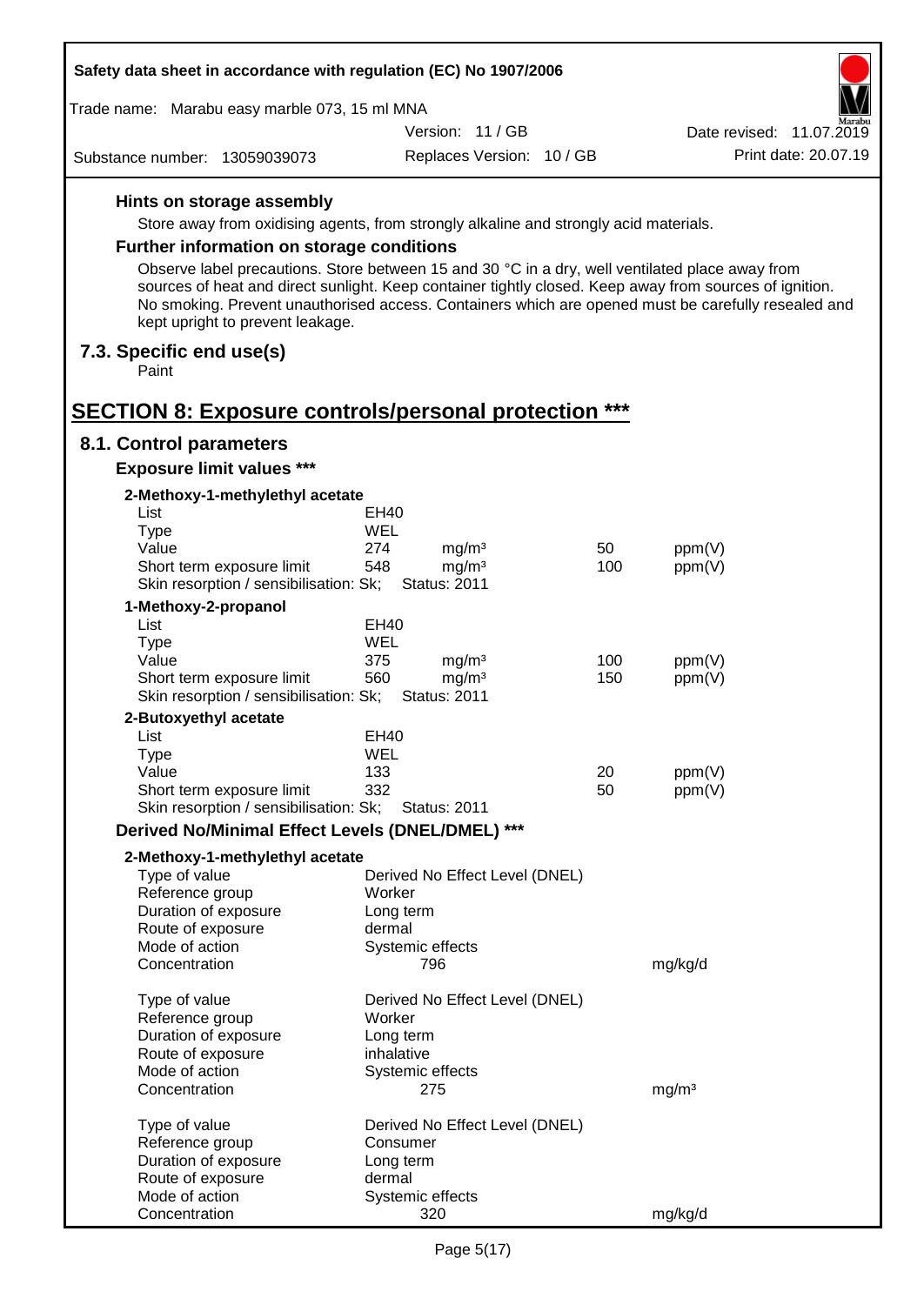| Safety data sheet in accordance with regulation (EC) No 1907/2006 |                                |                          |
|-------------------------------------------------------------------|--------------------------------|--------------------------|
| Trade name: Marabu easy marble 073, 15 ml MNA                     |                                |                          |
|                                                                   | Version: 11/GB                 | Date revised: 11.07.2019 |
| Substance number: 13059039073                                     | Replaces Version: 10 / GB      | Print date: 20.07.19     |
|                                                                   |                                |                          |
| Type of value                                                     | Derived No Effect Level (DNEL) |                          |
| Reference group                                                   | Consumer                       |                          |
| Duration of exposure                                              | Long term                      |                          |
| Route of exposure                                                 | inhalative                     |                          |
| Mode of action<br>Concentration                                   | Systemic effects<br>33         | mg/m <sup>3</sup>        |
|                                                                   |                                |                          |
| Type of value                                                     | Derived No Effect Level (DNEL) |                          |
| Reference group                                                   | Consumer                       |                          |
| Duration of exposure                                              | Long term                      |                          |
| Route of exposure                                                 | inhalative                     |                          |
| Mode of action                                                    | Local effects                  |                          |
| Concentration                                                     | 33                             | mg/m <sup>3</sup>        |
| Type of value                                                     | Derived No Effect Level (DNEL) |                          |
| Reference group                                                   | Consumer                       |                          |
| Duration of exposure                                              | Long term                      |                          |
| Route of exposure                                                 | oral                           |                          |
| Mode of action                                                    | Systemic effects               |                          |
| Concentration                                                     | 36                             | mg/kg/d                  |
| Type of value                                                     | Derived No Effect Level (DNEL) |                          |
| Reference group                                                   | Worker                         |                          |
| Duration of exposure                                              | Lifetime                       |                          |
| Route of exposure                                                 | inhalative                     |                          |
| Mode of action                                                    | Local effects                  |                          |
| Concentration                                                     | 550                            | mg/m <sup>3</sup>        |
|                                                                   |                                |                          |
| 2-Butoxyethyl acetate                                             |                                |                          |
| Reference substance                                               | 2-Butoxyethyl acetate          |                          |
| Type of value                                                     | Derived No Effect Level (DNEL) |                          |
| Reference group                                                   | Worker                         |                          |
| Duration of exposure                                              | Long term                      |                          |
| Route of exposure<br>Mode of action                               | inhalative<br>Systemic effects |                          |
| Concentration                                                     | 133                            | mg/m <sup>3</sup>        |
|                                                                   |                                |                          |
|                                                                   | 2-Butoxyethyl acetate          |                          |
| Type of value                                                     | Derived No Effect Level (DNEL) |                          |
| Reference group                                                   | Worker                         |                          |
| Duration of exposure                                              | Short term                     |                          |
| Route of exposure                                                 | inhalative                     |                          |
| Mode of action                                                    | Local effects                  |                          |
| Concentration                                                     | 333                            | mg/m <sup>3</sup>        |
|                                                                   | 2-Butoxyethyl acetate          |                          |
| Type of value                                                     | Derived No Effect Level (DNEL) |                          |
| Reference group                                                   | Worker                         |                          |
| Duration of exposure                                              | Long term                      |                          |
| Route of exposure                                                 | dermal                         |                          |
| Mode of action                                                    | Systemic effects               |                          |
| Concentration                                                     | 169                            | mg/kg/d                  |
|                                                                   | 2-Butoxyethyl acetate          |                          |
| Type of value                                                     | Derived No Effect Level (DNEL) |                          |
| Reference group                                                   | Worker                         |                          |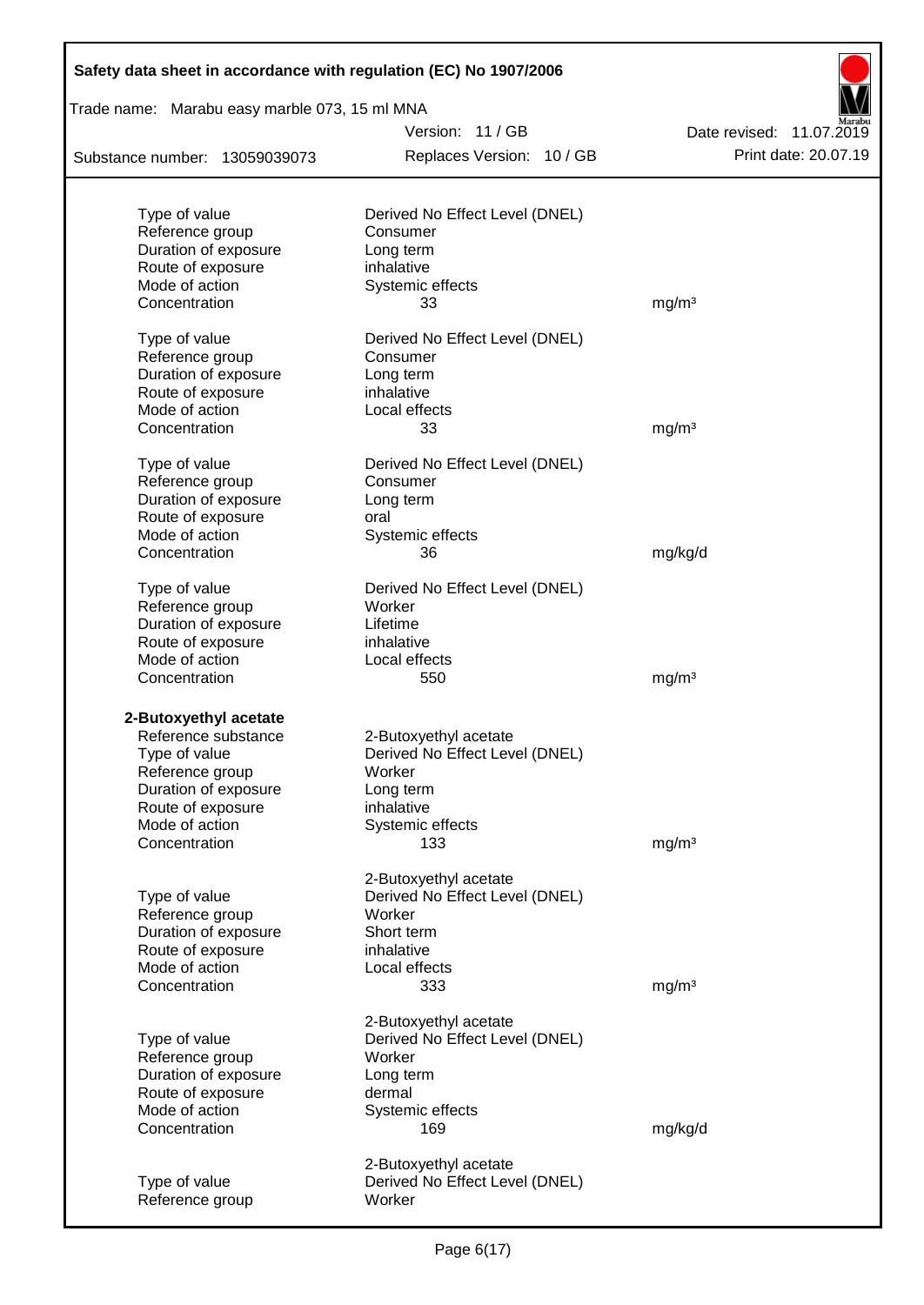| Safety data sheet in accordance with regulation (EC) No 1907/2006 |                                                             |                                                  |  |  |
|-------------------------------------------------------------------|-------------------------------------------------------------|--------------------------------------------------|--|--|
| Trade name: Marabu easy marble 073, 15 ml MNA                     |                                                             |                                                  |  |  |
| Substance number: 13059039073                                     | Version: 11/GB<br>Replaces Version: 10 / GB                 | Date revised: 11.07.2019<br>Print date: 20.07.19 |  |  |
|                                                                   |                                                             |                                                  |  |  |
| Duration of exposure                                              | Short term                                                  |                                                  |  |  |
| Route of exposure                                                 | dermal                                                      |                                                  |  |  |
| Mode of action<br>Concentration                                   | Systemic effects<br>120                                     | mg/kg/d                                          |  |  |
|                                                                   |                                                             |                                                  |  |  |
|                                                                   | 2-Butoxyethyl acetate                                       |                                                  |  |  |
| Type of value                                                     | Derived No Effect Level (DNEL)                              |                                                  |  |  |
| Reference group                                                   | <b>General Population</b>                                   |                                                  |  |  |
| Duration of exposure                                              | Long term                                                   |                                                  |  |  |
| Route of exposure                                                 | inhalative                                                  |                                                  |  |  |
| Mode of action                                                    | Systemic effects                                            |                                                  |  |  |
| Concentration                                                     | 80                                                          | mg/m <sup>3</sup>                                |  |  |
|                                                                   | 2-Butoxyethyl acetate                                       |                                                  |  |  |
| Type of value                                                     | Derived No Effect Level (DNEL)                              |                                                  |  |  |
| Reference group                                                   | <b>General Population</b>                                   |                                                  |  |  |
| Duration of exposure                                              | Short term                                                  |                                                  |  |  |
| Route of exposure                                                 | inhalative                                                  |                                                  |  |  |
| Mode of action                                                    | Local effects                                               |                                                  |  |  |
| Concentration                                                     | 200                                                         | mg/m <sup>3</sup>                                |  |  |
|                                                                   | 2-Butoxyethyl acetate                                       |                                                  |  |  |
| Type of value                                                     | Derived No Effect Level (DNEL)                              |                                                  |  |  |
| Reference group                                                   | <b>General Population</b>                                   |                                                  |  |  |
| Duration of exposure                                              | Long term                                                   |                                                  |  |  |
| Route of exposure                                                 | dermal                                                      |                                                  |  |  |
| Mode of action                                                    | Systemic effects                                            |                                                  |  |  |
| Concentration                                                     | 102                                                         | mg/kg/d                                          |  |  |
|                                                                   |                                                             |                                                  |  |  |
|                                                                   | 2-Butoxyethyl acetate                                       |                                                  |  |  |
| Type of value<br>Reference group                                  | Derived No Effect Level (DNEL)<br><b>General Population</b> |                                                  |  |  |
| Duration of exposure                                              | Short term                                                  |                                                  |  |  |
| Route of exposure                                                 | dermal                                                      |                                                  |  |  |
| Mode of action                                                    | Systemic effects                                            |                                                  |  |  |
| Concentration                                                     | 72                                                          | mg/kg/d                                          |  |  |
|                                                                   |                                                             |                                                  |  |  |
|                                                                   | 2-Butoxyethyl acetate                                       |                                                  |  |  |
| Type of value                                                     | Derived No Effect Level (DNEL)                              |                                                  |  |  |
| Reference group                                                   | <b>General Population</b>                                   |                                                  |  |  |
| Duration of exposure                                              | Long term                                                   |                                                  |  |  |
| Route of exposure                                                 | oral                                                        |                                                  |  |  |
| Mode of action                                                    | Systemic effects                                            |                                                  |  |  |
| Concentration                                                     | 8,6                                                         | mg/kg/d                                          |  |  |
|                                                                   | 2-Butoxyethyl acetate                                       |                                                  |  |  |
| Type of value                                                     | Derived No Effect Level (DNEL)                              |                                                  |  |  |
| Reference group                                                   | <b>General Population</b>                                   |                                                  |  |  |
| Duration of exposure                                              | Short term                                                  |                                                  |  |  |
| Route of exposure                                                 | oral                                                        |                                                  |  |  |
| Mode of action                                                    | Systemic effects                                            |                                                  |  |  |
| Concentration                                                     | 36                                                          | mg/kg/d                                          |  |  |
|                                                                   |                                                             |                                                  |  |  |
| 1-Methoxy-2-propanol                                              |                                                             |                                                  |  |  |
| Type of value<br>Reference group                                  | Derived No Effect Level (DNEL)<br>Worker                    |                                                  |  |  |
| Duration of exposure                                              | Acute                                                       |                                                  |  |  |
|                                                                   |                                                             |                                                  |  |  |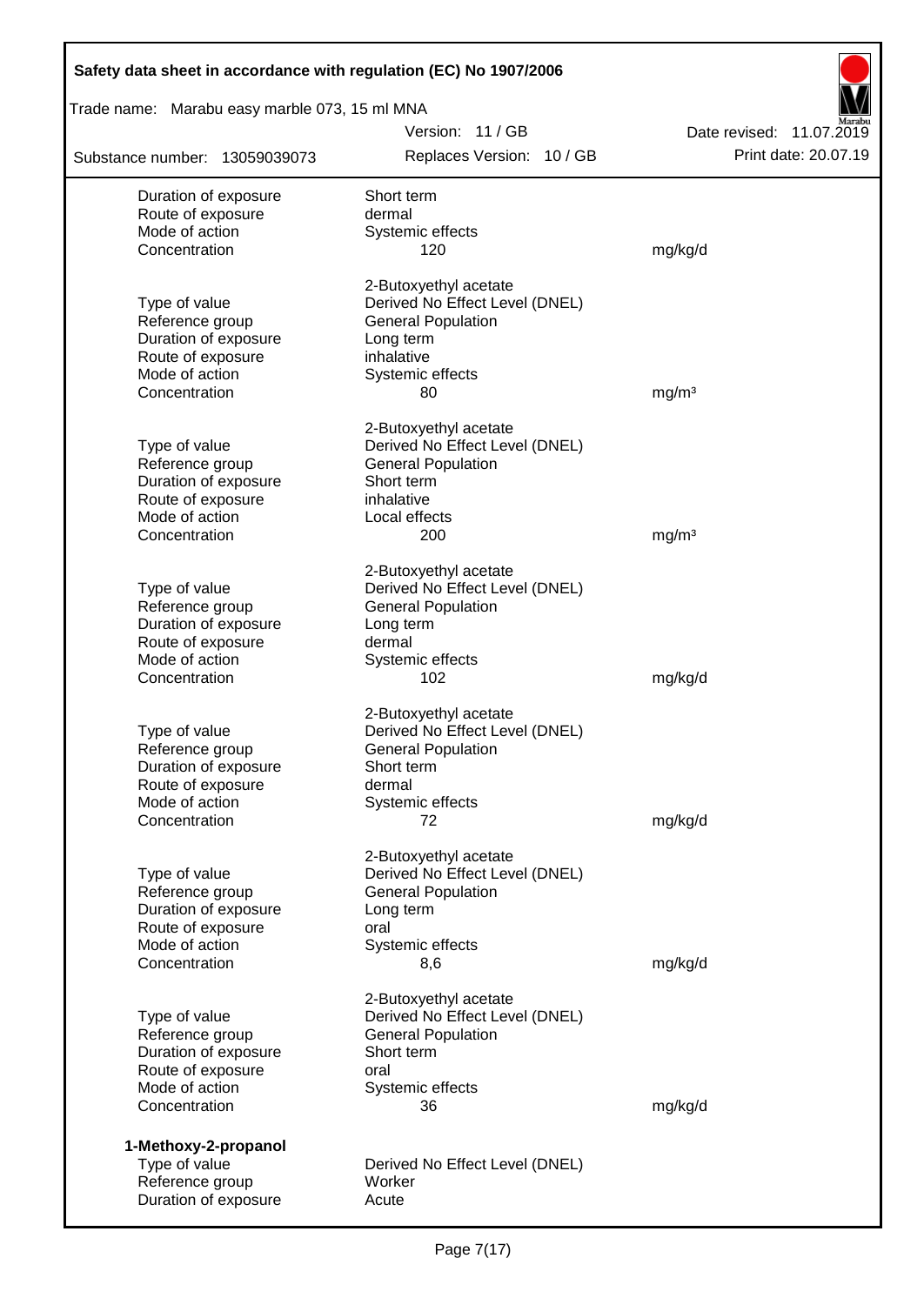| Safety data sheet in accordance with regulation (EC) No 1907/2006 |                                                                      |                          |  |  |  |
|-------------------------------------------------------------------|----------------------------------------------------------------------|--------------------------|--|--|--|
| Trade name: Marabu easy marble 073, 15 ml MNA                     |                                                                      |                          |  |  |  |
|                                                                   | Version: 11/GB                                                       | Date revised: 11.07.2019 |  |  |  |
| Substance number: 13059039073                                     | Replaces Version: 10 / GB                                            | Print date: 20.07.19     |  |  |  |
| Route of exposure                                                 | inhalative                                                           |                          |  |  |  |
| Mode of action                                                    | Local effects                                                        |                          |  |  |  |
| Concentration                                                     | 553,5                                                                | mg/m <sup>3</sup>        |  |  |  |
| Type of value                                                     | Derived No Effect Level (DNEL)                                       |                          |  |  |  |
| Reference group                                                   | Worker                                                               |                          |  |  |  |
| Duration of exposure                                              | Long term                                                            |                          |  |  |  |
| Route of exposure                                                 | dermal                                                               |                          |  |  |  |
| Mode of action                                                    | Systemic effects                                                     |                          |  |  |  |
| Concentration                                                     | 50,6                                                                 | mg/person/               |  |  |  |
|                                                                   |                                                                      | d                        |  |  |  |
| Type of value                                                     | Derived No Effect Level (DNEL)                                       |                          |  |  |  |
| Reference group                                                   | Worker                                                               |                          |  |  |  |
| Duration of exposure                                              | Long term                                                            |                          |  |  |  |
| Route of exposure                                                 | inhalative                                                           |                          |  |  |  |
| Mode of action                                                    | Systemic effects                                                     |                          |  |  |  |
| Concentration                                                     | 369                                                                  | mg/m <sup>3</sup>        |  |  |  |
|                                                                   |                                                                      |                          |  |  |  |
| Type of value                                                     | Derived No Effect Level (DNEL)                                       |                          |  |  |  |
| Reference group                                                   | <b>General Population</b>                                            |                          |  |  |  |
| Duration of exposure                                              | Long term                                                            |                          |  |  |  |
| Route of exposure                                                 | dermal                                                               |                          |  |  |  |
| Mode of action                                                    | Systemic effects                                                     |                          |  |  |  |
| Concentration                                                     | 18,1                                                                 | mg/kg                    |  |  |  |
| Type of value                                                     | Derived No Effect Level (DNEL)                                       |                          |  |  |  |
| Reference group                                                   | <b>General Population</b>                                            |                          |  |  |  |
| Duration of exposure                                              | Long term                                                            |                          |  |  |  |
| Route of exposure                                                 | inhalative                                                           |                          |  |  |  |
| Mode of action                                                    | Systemic effects                                                     |                          |  |  |  |
| Concentration                                                     | 43,9                                                                 | mg/m <sup>3</sup>        |  |  |  |
| Type of value                                                     | Derived No Effect Level (DNEL)                                       |                          |  |  |  |
| Reference group                                                   | <b>General Population</b>                                            |                          |  |  |  |
| Duration of exposure                                              | Long term                                                            |                          |  |  |  |
| Route of exposure                                                 | oral                                                                 |                          |  |  |  |
| Mode of action                                                    | Systemic effects                                                     |                          |  |  |  |
| Concentration                                                     | 3,3                                                                  | mg/kg/d                  |  |  |  |
|                                                                   |                                                                      |                          |  |  |  |
|                                                                   | Hydrocarbons, C9-C11, n-alkanes, isoalkanes, cyclics, < 2% aromatics |                          |  |  |  |
| Type of value                                                     | Derived No Effect Level (DNEL)                                       |                          |  |  |  |
| Reference group                                                   | Worker                                                               |                          |  |  |  |
| Duration of exposure                                              | Long term                                                            |                          |  |  |  |
| Route of exposure                                                 | dermal                                                               |                          |  |  |  |
| Mode of action                                                    | Systemic effects                                                     |                          |  |  |  |
| Concentration                                                     | 300                                                                  | mg/kg                    |  |  |  |
| Type of value                                                     | Derived No Effect Level (DNEL)                                       |                          |  |  |  |
| Reference group                                                   | Consumer                                                             |                          |  |  |  |
| Duration of exposure                                              | Long term                                                            |                          |  |  |  |
| Route of exposure                                                 | oral                                                                 |                          |  |  |  |
| Mode of action                                                    | Systemic effects                                                     |                          |  |  |  |
| Concentration                                                     | 300                                                                  | mg/kg                    |  |  |  |
|                                                                   |                                                                      |                          |  |  |  |
| Type of value                                                     | Derived No Effect Level (DNEL)<br>Consumer                           |                          |  |  |  |
| Reference group                                                   |                                                                      |                          |  |  |  |

 $\overline{\phantom{a}}$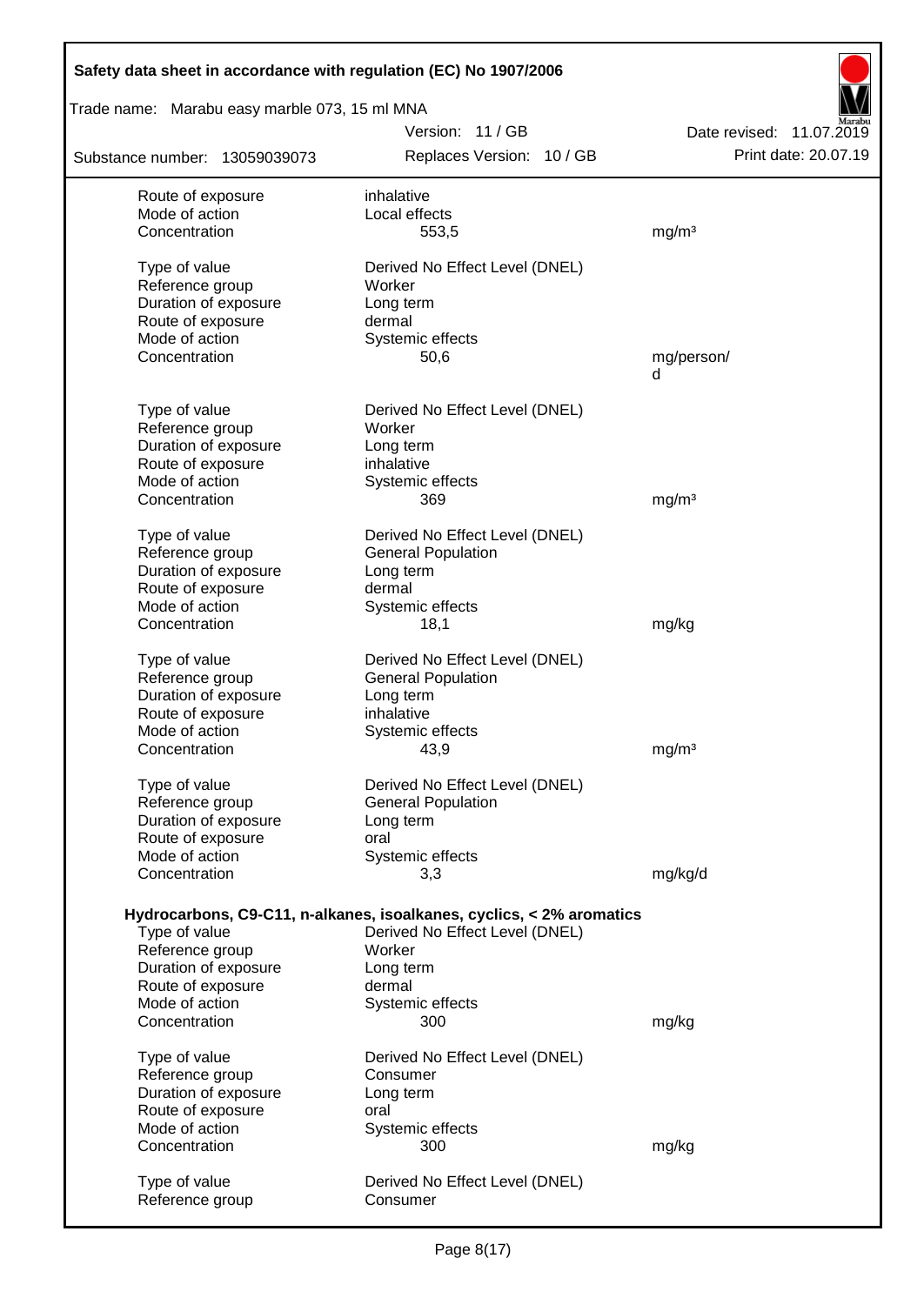| Safety data sheet in accordance with regulation (EC) No 1907/2006 |                                 |                          |
|-------------------------------------------------------------------|---------------------------------|--------------------------|
| Trade name: Marabu easy marble 073, 15 ml MNA                     |                                 |                          |
|                                                                   | Version: 11/GB                  | Date revised: 11.07.2019 |
| Substance number: 13059039073                                     | Replaces Version: 10 / GB       | Print date: 20.07.19     |
| Duration of exposure                                              | Long term                       |                          |
| Route of exposure                                                 | dermal                          |                          |
| Mode of action                                                    | Systemic effects                |                          |
| Concentration                                                     | 300                             | mg/kg                    |
| Type of value                                                     | Derived No Effect Level (DNEL)  |                          |
| Reference group                                                   | Consumer                        |                          |
| Duration of exposure                                              | Long term                       |                          |
| Route of exposure                                                 | inhalative                      |                          |
| Mode of action                                                    | Systemic effects                |                          |
| Concentration                                                     | 900                             | mg/m <sup>3</sup>        |
|                                                                   |                                 |                          |
| Type of value                                                     | Derived No Effect Level (DNEL)  |                          |
| Reference group                                                   | Worker                          |                          |
| Duration of exposure                                              | Long term                       |                          |
| Route of exposure                                                 | inhalative                      |                          |
| Mode of action                                                    | Systemic effects                |                          |
| Concentration                                                     | 1500                            | mg/m <sup>3</sup>        |
|                                                                   |                                 |                          |
| <b>Predicted No Effect Concentration (PNEC)</b>                   |                                 |                          |
| 2-Methoxy-1-methylethyl acetate                                   |                                 |                          |
| Reference substance                                               | 2-Methoxy-1-methylethyl acetate |                          |
| Type of value                                                     | <b>PNEC</b>                     |                          |
| <b>Type</b>                                                       | Freshwater                      |                          |
| Concentration                                                     | 0,635                           | mg/l                     |
| Type of value                                                     | <b>PNEC</b>                     |                          |
| Type                                                              | Freshwater sediment             |                          |
| Concentration                                                     | 3,29                            | mg/kg                    |
|                                                                   |                                 |                          |
| Type of value                                                     | <b>PNEC</b>                     |                          |
| Type                                                              | Soil                            |                          |
| Concentration                                                     | 0,29                            | mg/kg                    |
| Source                                                            | Literature value                |                          |
| Type of value                                                     | <b>PNEC</b>                     |                          |
| <b>Type</b>                                                       | Sewage treatment plant (STP)    |                          |
| Concentration                                                     | 100                             |                          |
| Source                                                            | Literature value                | mg/l                     |
|                                                                   |                                 |                          |
| Type of value                                                     | <b>PNEC</b>                     |                          |
| Type                                                              | Marine sediment                 |                          |
| Concentration                                                     | 0,329                           | mg/kg                    |
| Source                                                            | Literature value                |                          |
|                                                                   | <b>PNEC</b>                     |                          |
| Type of value                                                     |                                 |                          |
| <b>Type</b>                                                       | Saltwater                       |                          |
| Concentration                                                     | 0,0635                          | mg/l                     |
| 2-Butoxyethyl acetate                                             |                                 |                          |
| Reference substance                                               | 2-Butoxyethyl acetate           |                          |
| Type of value                                                     | <b>PNEC</b>                     |                          |
| <b>Type</b>                                                       | Water                           |                          |
| Concentration                                                     | 0,304                           | mg/l                     |
| Source                                                            | Literature value                |                          |
|                                                                   |                                 |                          |
|                                                                   | 2-Butoxyethyl acetate           |                          |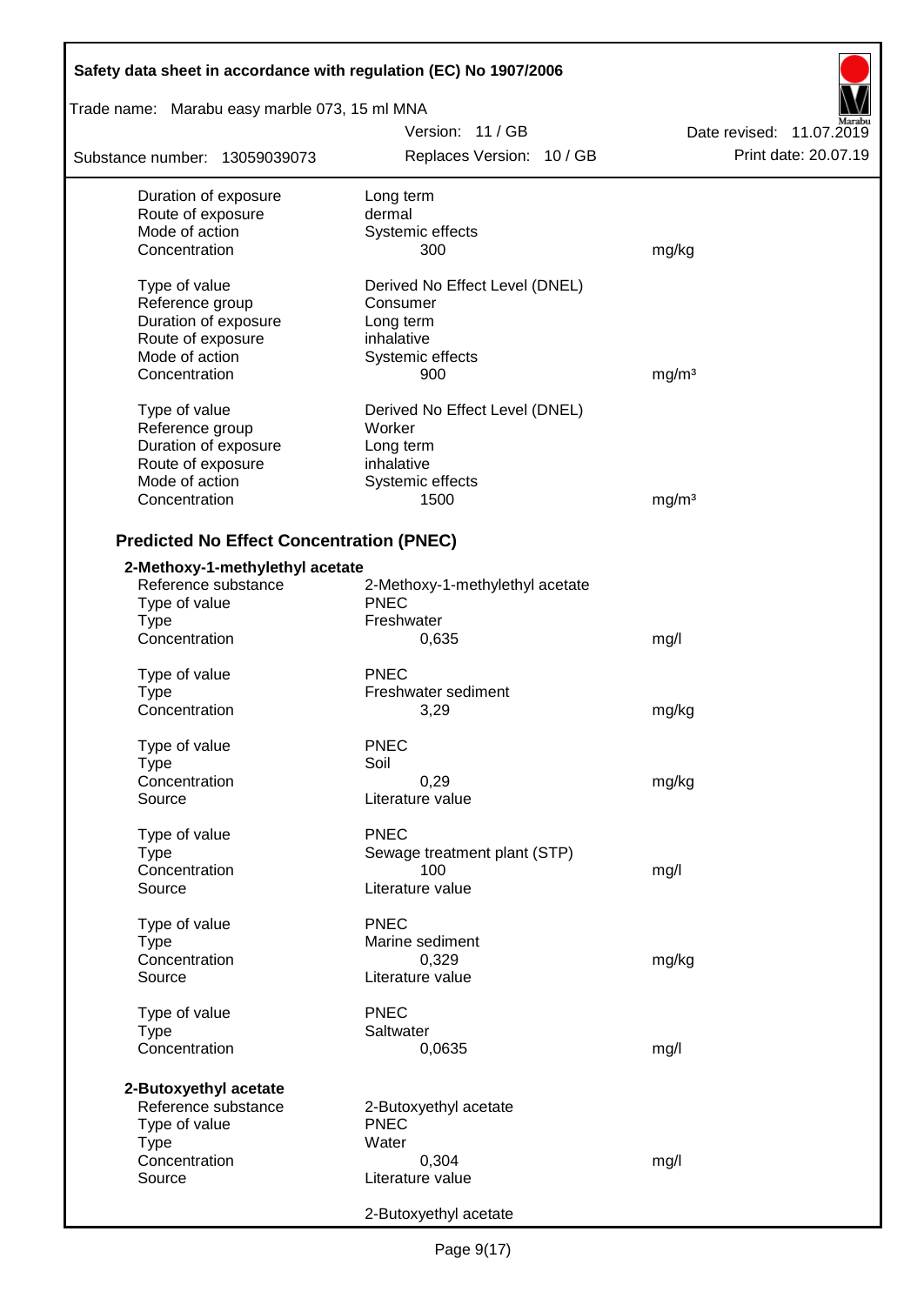| Trade name: Marabu easy marble 073, 15 ml MNA | Safety data sheet in accordance with regulation (EC) No 1907/2006 |                          |  |  |  |  |
|-----------------------------------------------|-------------------------------------------------------------------|--------------------------|--|--|--|--|
|                                               | Version: 11 / GB                                                  | Date revised: 11.07.2019 |  |  |  |  |
| Substance number: 13059039073                 | Replaces Version: 10 / GB                                         | Print date: 20.07.19     |  |  |  |  |
| Type of value                                 | <b>PNEC</b>                                                       |                          |  |  |  |  |
| <b>Type</b>                                   | Aquatic                                                           |                          |  |  |  |  |
| Concentration                                 | 0,0304                                                            | g/                       |  |  |  |  |
| Source                                        | Literature value                                                  |                          |  |  |  |  |
|                                               | 2-Butoxyethyl acetate                                             |                          |  |  |  |  |
| Type of value                                 | <b>PNEC</b>                                                       |                          |  |  |  |  |
| <b>Type</b>                                   | Sediment                                                          |                          |  |  |  |  |
| Concentration                                 | 2,03                                                              | mg/kg                    |  |  |  |  |
| Source                                        | Literature value                                                  |                          |  |  |  |  |
|                                               | 2-Butoxyethyl acetate                                             |                          |  |  |  |  |
| Type of value                                 | <b>PNEC</b>                                                       |                          |  |  |  |  |
| <b>Type</b><br>Concentration                  | Marine sediment                                                   |                          |  |  |  |  |
| Source                                        | 0,203<br>Literature value                                         | mg/kg                    |  |  |  |  |
|                                               |                                                                   |                          |  |  |  |  |
| Type of value                                 | 2-Butoxyethyl acetate<br><b>PNEC</b>                              |                          |  |  |  |  |
| <b>Type</b>                                   | Soil                                                              |                          |  |  |  |  |
| Concentration                                 | 0,68                                                              | mg/kg                    |  |  |  |  |
| Source                                        | Literature value                                                  |                          |  |  |  |  |
| 1-Methoxy-2-propanol                          |                                                                   |                          |  |  |  |  |
| Type of value                                 | <b>PNEC</b>                                                       |                          |  |  |  |  |
| <b>Type</b>                                   | Freshwater                                                        |                          |  |  |  |  |
| Concentration                                 | 10                                                                | mg/l                     |  |  |  |  |
|                                               |                                                                   |                          |  |  |  |  |
| Type of value                                 | <b>PNEC</b>                                                       |                          |  |  |  |  |
| <b>Type</b>                                   | Water                                                             |                          |  |  |  |  |
| Concentration                                 | 41,6                                                              | mg/kg                    |  |  |  |  |
| Type of value                                 | <b>PNEC</b>                                                       |                          |  |  |  |  |
| <b>Type</b>                                   | Sediment                                                          |                          |  |  |  |  |
| Concentration                                 | 41,6                                                              | mg/kg                    |  |  |  |  |
| Type of value                                 | <b>PNEC</b>                                                       |                          |  |  |  |  |
| <b>Type</b>                                   | Marine sediment                                                   |                          |  |  |  |  |
| Concentration                                 | 4,17                                                              | mg/kg                    |  |  |  |  |
| Type of value                                 | <b>PNEC</b>                                                       |                          |  |  |  |  |
| <b>Type</b>                                   | Soil                                                              |                          |  |  |  |  |
| Concentration                                 | 2,47                                                              | mg/kg                    |  |  |  |  |
| Type of value                                 | <b>PNEC</b>                                                       |                          |  |  |  |  |
| <b>Type</b>                                   | Sewage treatment plant (STP)                                      |                          |  |  |  |  |
| Concentration                                 | 100                                                               | mg/l                     |  |  |  |  |
|                                               |                                                                   |                          |  |  |  |  |

## **8.2. Exposure controls**

## **Exposure controls**

Provide adequate ventilation. Where reasonably practicable this should be achieved by the use of local exhaust ventilation and good general extraction. If these are not sufficient to maintain concentrations of particulates and solvent vapour below the OEL, suitable respiratory protection must be worn.

#### **Respiratory protection**

If workers are exposed to concentrations above the exposure limit they must use appropriate, certified respirators. Full mask, filter A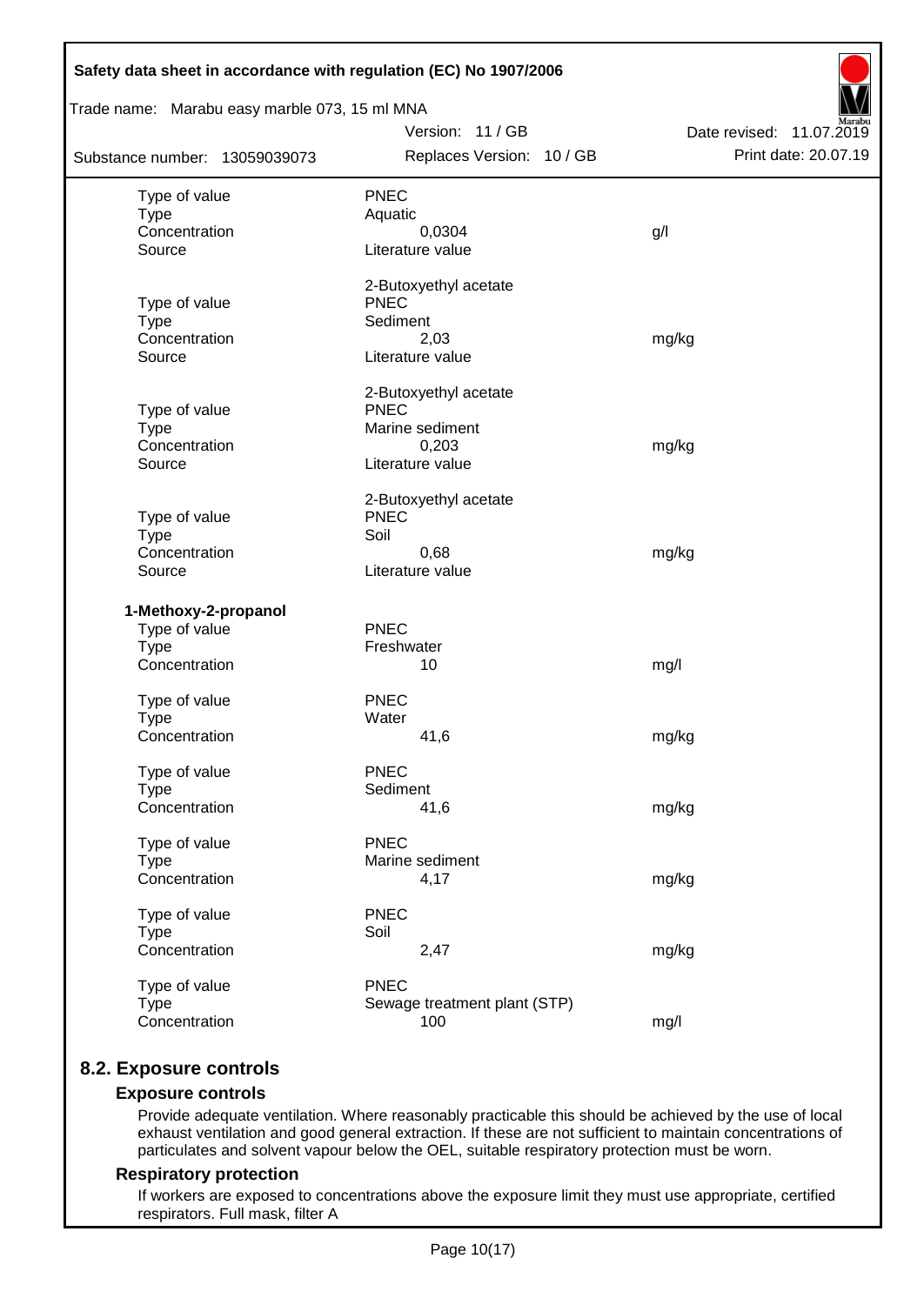| Safety data sheet in accordance with regulation (EC) No 1907/2006                                                                                                                                                                                                                                                                                                                                                                                                                                                                                                                                                                                                                                                                                                                                                                                                                                                                                                                                                                                                                                                                                                                                                        |                                   |           |                 |                          |
|--------------------------------------------------------------------------------------------------------------------------------------------------------------------------------------------------------------------------------------------------------------------------------------------------------------------------------------------------------------------------------------------------------------------------------------------------------------------------------------------------------------------------------------------------------------------------------------------------------------------------------------------------------------------------------------------------------------------------------------------------------------------------------------------------------------------------------------------------------------------------------------------------------------------------------------------------------------------------------------------------------------------------------------------------------------------------------------------------------------------------------------------------------------------------------------------------------------------------|-----------------------------------|-----------|-----------------|--------------------------|
| Trade name: Marabu easy marble 073, 15 ml MNA                                                                                                                                                                                                                                                                                                                                                                                                                                                                                                                                                                                                                                                                                                                                                                                                                                                                                                                                                                                                                                                                                                                                                                            |                                   |           |                 |                          |
|                                                                                                                                                                                                                                                                                                                                                                                                                                                                                                                                                                                                                                                                                                                                                                                                                                                                                                                                                                                                                                                                                                                                                                                                                          | Version: 11 / GB                  |           |                 | Date revised: 11.07.2019 |
| Substance number: 13059039073                                                                                                                                                                                                                                                                                                                                                                                                                                                                                                                                                                                                                                                                                                                                                                                                                                                                                                                                                                                                                                                                                                                                                                                            | Replaces Version: 10 / GB         |           |                 | Print date: 20.07.19     |
| <b>Hand protection</b><br>There is no one glove material or combination of materials that will give unlimited resistance to any<br>individual or combination of chemicals.<br>For prolonged or repeated handling nitrile rubber gloves with textile undergloves are required.<br>Material thickness<br>><br>Breakthrough time<br>$\lt$<br>The breakthrough time must be greater than the end use time of the product.<br>The instructions and information provided by the glove manufacturer on use, storage, maintenance and<br>replacement must be followed.<br>Gloves should be replaced regularly and if there is any sign of damage to the glove material.<br>Always ensure that gloves are free from defects and that they are stored and used correctly.<br>The performance or effectiveness of the glove may be reduced by physical/ chemical damage and poor<br>maintenance.<br>Barrier creams may help to protect the exposed areas of the skin, they should however not be applied<br>once exposure has occurred.<br>Eye protection<br>Use safety eyewear designed to protect against splash of liquids.<br><b>Body protection</b><br>Cotton or cotton/synthetic overalls or coveralls are normally suitable. | 0,5<br>30                         | mm<br>min |                 |                          |
| <b>SECTION 9: Physical and chemical properties</b>                                                                                                                                                                                                                                                                                                                                                                                                                                                                                                                                                                                                                                                                                                                                                                                                                                                                                                                                                                                                                                                                                                                                                                       |                                   |           |                 |                          |
| 9.1. Information on basic physical and chemical properties<br><b>Form</b>                                                                                                                                                                                                                                                                                                                                                                                                                                                                                                                                                                                                                                                                                                                                                                                                                                                                                                                                                                                                                                                                                                                                                | liquid                            |           |                 |                          |
| <b>Colour</b>                                                                                                                                                                                                                                                                                                                                                                                                                                                                                                                                                                                                                                                                                                                                                                                                                                                                                                                                                                                                                                                                                                                                                                                                            | coloured                          |           |                 |                          |
| <b>Odour</b>                                                                                                                                                                                                                                                                                                                                                                                                                                                                                                                                                                                                                                                                                                                                                                                                                                                                                                                                                                                                                                                                                                                                                                                                             | solvent-like                      |           |                 |                          |
| <b>Odour threshold</b>                                                                                                                                                                                                                                                                                                                                                                                                                                                                                                                                                                                                                                                                                                                                                                                                                                                                                                                                                                                                                                                                                                                                                                                                   |                                   |           |                 |                          |
| Remarks                                                                                                                                                                                                                                                                                                                                                                                                                                                                                                                                                                                                                                                                                                                                                                                                                                                                                                                                                                                                                                                                                                                                                                                                                  | No data available                 |           |                 |                          |
| pH value                                                                                                                                                                                                                                                                                                                                                                                                                                                                                                                                                                                                                                                                                                                                                                                                                                                                                                                                                                                                                                                                                                                                                                                                                 |                                   |           |                 |                          |
| Remarks                                                                                                                                                                                                                                                                                                                                                                                                                                                                                                                                                                                                                                                                                                                                                                                                                                                                                                                                                                                                                                                                                                                                                                                                                  | Not applicable                    |           |                 |                          |
| <b>Melting point</b>                                                                                                                                                                                                                                                                                                                                                                                                                                                                                                                                                                                                                                                                                                                                                                                                                                                                                                                                                                                                                                                                                                                                                                                                     |                                   |           |                 |                          |
| Remarks                                                                                                                                                                                                                                                                                                                                                                                                                                                                                                                                                                                                                                                                                                                                                                                                                                                                                                                                                                                                                                                                                                                                                                                                                  | not determined                    |           |                 |                          |
| <b>Freezing point</b>                                                                                                                                                                                                                                                                                                                                                                                                                                                                                                                                                                                                                                                                                                                                                                                                                                                                                                                                                                                                                                                                                                                                                                                                    |                                   |           |                 |                          |
| <b>Remarks</b>                                                                                                                                                                                                                                                                                                                                                                                                                                                                                                                                                                                                                                                                                                                                                                                                                                                                                                                                                                                                                                                                                                                                                                                                           | not determined                    |           |                 |                          |
| Initial boiling point and boiling range                                                                                                                                                                                                                                                                                                                                                                                                                                                                                                                                                                                                                                                                                                                                                                                                                                                                                                                                                                                                                                                                                                                                                                                  |                                   |           |                 |                          |
| Value                                                                                                                                                                                                                                                                                                                                                                                                                                                                                                                                                                                                                                                                                                                                                                                                                                                                                                                                                                                                                                                                                                                                                                                                                    |                                   |           | $^{\circ}C$     |                          |
| Pressure                                                                                                                                                                                                                                                                                                                                                                                                                                                                                                                                                                                                                                                                                                                                                                                                                                                                                                                                                                                                                                                                                                                                                                                                                 | 120<br>appr.<br>1.013             | hPa       |                 |                          |
| Source                                                                                                                                                                                                                                                                                                                                                                                                                                                                                                                                                                                                                                                                                                                                                                                                                                                                                                                                                                                                                                                                                                                                                                                                                   | Literature value                  |           |                 |                          |
| <b>Flash point</b>                                                                                                                                                                                                                                                                                                                                                                                                                                                                                                                                                                                                                                                                                                                                                                                                                                                                                                                                                                                                                                                                                                                                                                                                       |                                   |           |                 |                          |
| Value                                                                                                                                                                                                                                                                                                                                                                                                                                                                                                                                                                                                                                                                                                                                                                                                                                                                                                                                                                                                                                                                                                                                                                                                                    | 30                                |           | $\rm ^{\circ}C$ |                          |
| Method                                                                                                                                                                                                                                                                                                                                                                                                                                                                                                                                                                                                                                                                                                                                                                                                                                                                                                                                                                                                                                                                                                                                                                                                                   | ASTM D 6450 (CCCFP)               |           |                 |                          |
| Evaporation rate (ether $= 1$ ) :                                                                                                                                                                                                                                                                                                                                                                                                                                                                                                                                                                                                                                                                                                                                                                                                                                                                                                                                                                                                                                                                                                                                                                                        |                                   |           |                 |                          |
| Remarks                                                                                                                                                                                                                                                                                                                                                                                                                                                                                                                                                                                                                                                                                                                                                                                                                                                                                                                                                                                                                                                                                                                                                                                                                  | not determined                    |           |                 |                          |
| <b>Flammability (solid, gas)</b>                                                                                                                                                                                                                                                                                                                                                                                                                                                                                                                                                                                                                                                                                                                                                                                                                                                                                                                                                                                                                                                                                                                                                                                         |                                   |           |                 |                          |
| Not applicable                                                                                                                                                                                                                                                                                                                                                                                                                                                                                                                                                                                                                                                                                                                                                                                                                                                                                                                                                                                                                                                                                                                                                                                                           |                                   |           |                 |                          |
| Upper/lower flammability or explosive limits                                                                                                                                                                                                                                                                                                                                                                                                                                                                                                                                                                                                                                                                                                                                                                                                                                                                                                                                                                                                                                                                                                                                                                             |                                   |           |                 |                          |
| Lower explosion limit                                                                                                                                                                                                                                                                                                                                                                                                                                                                                                                                                                                                                                                                                                                                                                                                                                                                                                                                                                                                                                                                                                                                                                                                    | 0,7<br>appr.                      |           |                 | %(V)                     |
| Upper explosion limit<br>Source                                                                                                                                                                                                                                                                                                                                                                                                                                                                                                                                                                                                                                                                                                                                                                                                                                                                                                                                                                                                                                                                                                                                                                                          | 13,7<br>appr.<br>Literature value |           |                 | $%$ (V)                  |

**Vapour pressure**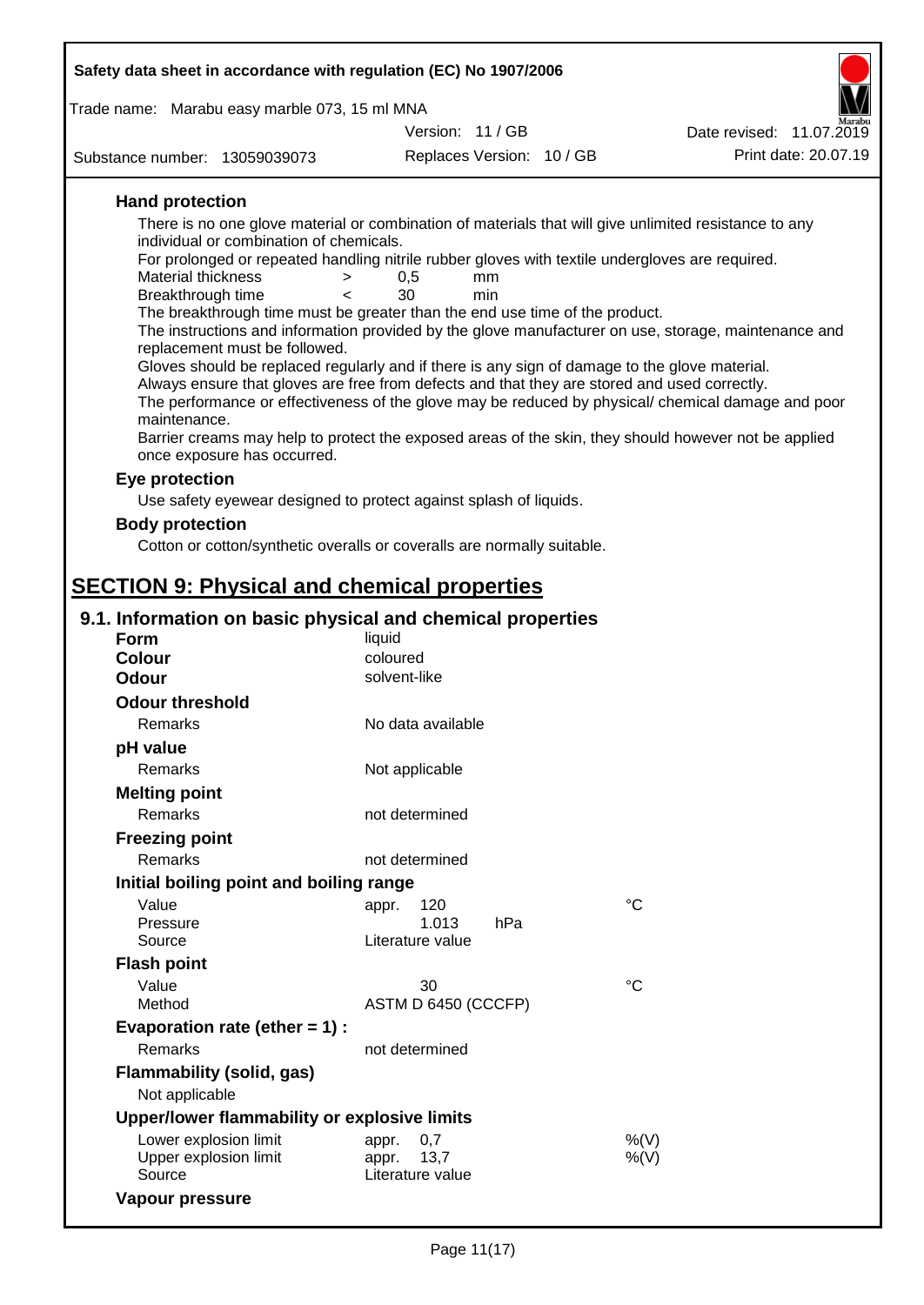| Safety data sheet in accordance with regulation (EC) No 1907/2006 |                           |                 |    |                   |                                                     |
|-------------------------------------------------------------------|---------------------------|-----------------|----|-------------------|-----------------------------------------------------|
| Trade name: Marabu easy marble 073, 15 ml MNA                     |                           |                 |    |                   |                                                     |
|                                                                   | Version: 11 / GB          |                 |    |                   | Date revised:<br>11.07.2019<br>Print date: 20.07.19 |
| Substance number: 13059039073                                     | Replaces Version: 10 / GB |                 |    |                   |                                                     |
| Value                                                             | 8                         |                 |    | hPa               |                                                     |
| Temperature                                                       | 20                        | $\rm ^{\circ}C$ |    |                   |                                                     |
| Method                                                            | calculated                |                 |    |                   |                                                     |
| <b>Vapour density</b>                                             |                           |                 |    |                   |                                                     |
| <b>Remarks</b>                                                    | not determined            |                 |    |                   |                                                     |
| <b>Density</b>                                                    |                           |                 |    |                   |                                                     |
| Value                                                             | 0,960                     |                 |    | g/cm <sup>3</sup> |                                                     |
| Temperature                                                       | 20                        | $^{\circ}C$     |    |                   |                                                     |
| Method                                                            | <b>DIN EN ISO 2811</b>    |                 |    |                   |                                                     |
| Solubility in water                                               |                           |                 |    |                   |                                                     |
| Remarks                                                           | partially miscible        |                 |    |                   |                                                     |
| <b>Partition coefficient: n-octanol/water</b>                     |                           |                 |    |                   |                                                     |
| Remarks                                                           | Not applicable            |                 |    |                   |                                                     |
| <b>Ignition temperature</b>                                       |                           |                 |    |                   |                                                     |
| Value                                                             | 200<br>appr.              |                 |    | $\rm ^{\circ}C$   |                                                     |
| Source                                                            | Literature value          |                 |    |                   |                                                     |
| <b>Viscosity</b>                                                  |                           |                 |    |                   |                                                     |
| dynamic                                                           |                           |                 |    |                   |                                                     |
| Value                                                             | 30                        | to              | 50 | mPa.s             |                                                     |
| Temperature                                                       | 40                        | $\rm ^{\circ}C$ |    |                   |                                                     |
| <b>Efflux time</b>                                                |                           |                 |    |                   |                                                     |
| Value                                                             | 25                        | to              | 70 | S                 |                                                     |
| Temperature<br>Method                                             | 20<br>DIN 53211 4 mm      | $\rm ^{\circ}C$ |    |                   |                                                     |
|                                                                   |                           |                 |    |                   |                                                     |
| <b>Explosive properties</b><br>evaluation                         | no                        |                 |    |                   |                                                     |
|                                                                   |                           |                 |    |                   |                                                     |
| <b>Oxidising properties</b>                                       |                           |                 |    |                   |                                                     |
| evaluation                                                        | None known                |                 |    |                   |                                                     |
| 9.2. Other information                                            |                           |                 |    |                   |                                                     |

## **Other information**

The physical specifications are approximate values and refer to the used safety relevant component(s).

# **SECTION 10: Stability and reactivity**

## **10.1. Reactivity**

No hazardous reactions when stored and handled according to prescribed instructions.

## **10.2. Chemical stability**

Stable under recommended storage and handling conditions (see section 7).

## **10.3. Possibility of hazardous reactions**

Keep away from oxidising agents, strongly alkaline and strongly acid materials in order to avoid exothermic reactions.

## **10.4. Conditions to avoid**

When exposed to high temperatures may produce hazardous decomposition products.

## **10.5. Incompatible materials**

No hazardous reactions when stored and handled according to prescribed instructions.

## **10.6. Hazardous decomposition products**

See chapter 5.2 (Firefighting measures - Special hazards arising from the substance or mixture).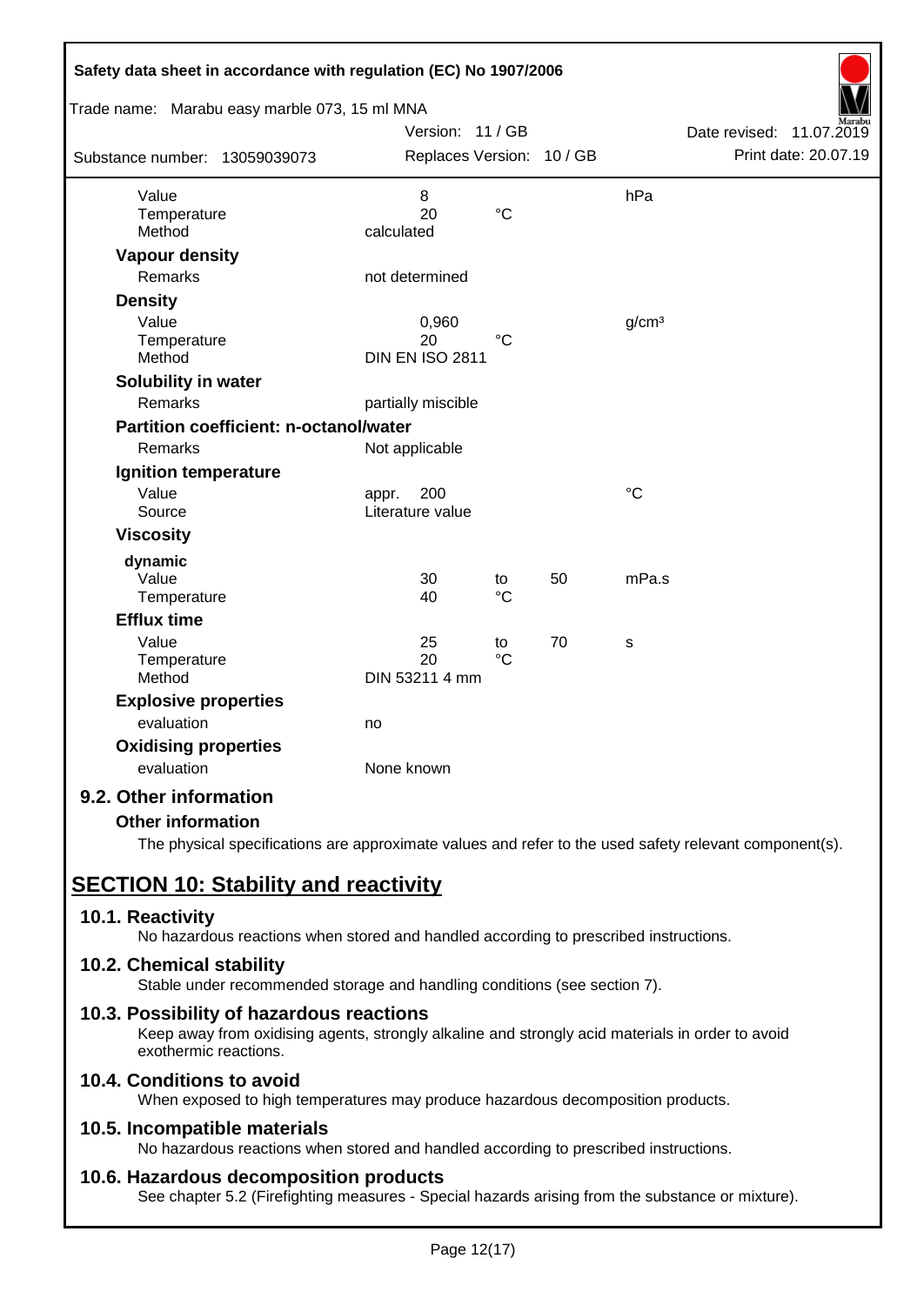| Safety data sheet in accordance with regulation (EC) No 1907/2006                                                                                                                                                                                                                                                                                                                                                                                                                                                                                                                                                                                                                                                                                |                                                                   |                                                                   |       |                                                                                                       |
|--------------------------------------------------------------------------------------------------------------------------------------------------------------------------------------------------------------------------------------------------------------------------------------------------------------------------------------------------------------------------------------------------------------------------------------------------------------------------------------------------------------------------------------------------------------------------------------------------------------------------------------------------------------------------------------------------------------------------------------------------|-------------------------------------------------------------------|-------------------------------------------------------------------|-------|-------------------------------------------------------------------------------------------------------|
| Trade name: Marabu easy marble 073, 15 ml MNA                                                                                                                                                                                                                                                                                                                                                                                                                                                                                                                                                                                                                                                                                                    |                                                                   |                                                                   |       |                                                                                                       |
|                                                                                                                                                                                                                                                                                                                                                                                                                                                                                                                                                                                                                                                                                                                                                  |                                                                   | Version: 11/GB                                                    |       | Date revised: 11.07.2019                                                                              |
| Substance number: 13059039073                                                                                                                                                                                                                                                                                                                                                                                                                                                                                                                                                                                                                                                                                                                    |                                                                   | Replaces Version: 10 / GB                                         |       | Print date: 20.07.19                                                                                  |
|                                                                                                                                                                                                                                                                                                                                                                                                                                                                                                                                                                                                                                                                                                                                                  |                                                                   |                                                                   |       |                                                                                                       |
| <b>SECTION 11: Toxicological information</b>                                                                                                                                                                                                                                                                                                                                                                                                                                                                                                                                                                                                                                                                                                     |                                                                   |                                                                   |       |                                                                                                       |
| 11.1. Information on toxicological effects                                                                                                                                                                                                                                                                                                                                                                                                                                                                                                                                                                                                                                                                                                       |                                                                   |                                                                   |       |                                                                                                       |
| <b>Acute oral toxicity (Components)</b>                                                                                                                                                                                                                                                                                                                                                                                                                                                                                                                                                                                                                                                                                                          |                                                                   |                                                                   |       |                                                                                                       |
| 1-Methoxy-2-propanol                                                                                                                                                                                                                                                                                                                                                                                                                                                                                                                                                                                                                                                                                                                             |                                                                   |                                                                   |       |                                                                                                       |
| Species                                                                                                                                                                                                                                                                                                                                                                                                                                                                                                                                                                                                                                                                                                                                          | rat                                                               |                                                                   |       |                                                                                                       |
| LD50                                                                                                                                                                                                                                                                                                                                                                                                                                                                                                                                                                                                                                                                                                                                             |                                                                   | 5200                                                              | mg/kg |                                                                                                       |
| <b>Acute dermal toxicity (Components)</b>                                                                                                                                                                                                                                                                                                                                                                                                                                                                                                                                                                                                                                                                                                        |                                                                   |                                                                   |       |                                                                                                       |
| 1-Methoxy-2-propanol                                                                                                                                                                                                                                                                                                                                                                                                                                                                                                                                                                                                                                                                                                                             |                                                                   |                                                                   |       |                                                                                                       |
| Species<br>LD50                                                                                                                                                                                                                                                                                                                                                                                                                                                                                                                                                                                                                                                                                                                                  | rabbit                                                            | 14000                                                             |       |                                                                                                       |
| <b>Acute inhalational toxicity</b>                                                                                                                                                                                                                                                                                                                                                                                                                                                                                                                                                                                                                                                                                                               |                                                                   |                                                                   | mg/kg |                                                                                                       |
| Remarks                                                                                                                                                                                                                                                                                                                                                                                                                                                                                                                                                                                                                                                                                                                                          |                                                                   | Based on available data, the classification criteria are not met. |       |                                                                                                       |
| <b>Skin corrosion/irritation</b>                                                                                                                                                                                                                                                                                                                                                                                                                                                                                                                                                                                                                                                                                                                 |                                                                   |                                                                   |       |                                                                                                       |
| Remarks                                                                                                                                                                                                                                                                                                                                                                                                                                                                                                                                                                                                                                                                                                                                          |                                                                   |                                                                   |       |                                                                                                       |
| Based on available data, the classification criteria are not met.<br>Serious eye damage/irritation                                                                                                                                                                                                                                                                                                                                                                                                                                                                                                                                                                                                                                               |                                                                   |                                                                   |       |                                                                                                       |
| Remarks                                                                                                                                                                                                                                                                                                                                                                                                                                                                                                                                                                                                                                                                                                                                          |                                                                   | Based on available data, the classification criteria are not met. |       |                                                                                                       |
| <b>Sensitization</b>                                                                                                                                                                                                                                                                                                                                                                                                                                                                                                                                                                                                                                                                                                                             |                                                                   |                                                                   |       |                                                                                                       |
| Remarks                                                                                                                                                                                                                                                                                                                                                                                                                                                                                                                                                                                                                                                                                                                                          |                                                                   | Based on available data, the classification criteria are not met. |       |                                                                                                       |
| <b>Mutagenicity</b>                                                                                                                                                                                                                                                                                                                                                                                                                                                                                                                                                                                                                                                                                                                              |                                                                   |                                                                   |       |                                                                                                       |
| Remarks                                                                                                                                                                                                                                                                                                                                                                                                                                                                                                                                                                                                                                                                                                                                          | Based on available data, the classification criteria are not met. |                                                                   |       |                                                                                                       |
| <b>Reproductive toxicity</b>                                                                                                                                                                                                                                                                                                                                                                                                                                                                                                                                                                                                                                                                                                                     |                                                                   |                                                                   |       |                                                                                                       |
| Remarks                                                                                                                                                                                                                                                                                                                                                                                                                                                                                                                                                                                                                                                                                                                                          |                                                                   | Based on available data, the classification criteria are not met. |       |                                                                                                       |
| Carcinogenicity                                                                                                                                                                                                                                                                                                                                                                                                                                                                                                                                                                                                                                                                                                                                  |                                                                   |                                                                   |       |                                                                                                       |
| Remarks                                                                                                                                                                                                                                                                                                                                                                                                                                                                                                                                                                                                                                                                                                                                          |                                                                   | Based on available data, the classification criteria are not met. |       |                                                                                                       |
| <b>Specific Target Organ Toxicity (STOT)</b>                                                                                                                                                                                                                                                                                                                                                                                                                                                                                                                                                                                                                                                                                                     |                                                                   |                                                                   |       |                                                                                                       |
| <b>Single exposure</b>                                                                                                                                                                                                                                                                                                                                                                                                                                                                                                                                                                                                                                                                                                                           |                                                                   |                                                                   |       |                                                                                                       |
| Remarks                                                                                                                                                                                                                                                                                                                                                                                                                                                                                                                                                                                                                                                                                                                                          |                                                                   | The classification criteria are met.                              |       |                                                                                                       |
| evaluation                                                                                                                                                                                                                                                                                                                                                                                                                                                                                                                                                                                                                                                                                                                                       |                                                                   | May cause drowsiness or dizziness.                                |       |                                                                                                       |
| <b>Repeated exposure</b><br>Remarks                                                                                                                                                                                                                                                                                                                                                                                                                                                                                                                                                                                                                                                                                                              |                                                                   | Based on available data, the classification criteria are not met. |       |                                                                                                       |
| <b>Aspiration hazard</b>                                                                                                                                                                                                                                                                                                                                                                                                                                                                                                                                                                                                                                                                                                                         |                                                                   |                                                                   |       |                                                                                                       |
| Based on available data, the classification criteria are not met.                                                                                                                                                                                                                                                                                                                                                                                                                                                                                                                                                                                                                                                                                |                                                                   |                                                                   |       |                                                                                                       |
| <b>Experience in practice</b>                                                                                                                                                                                                                                                                                                                                                                                                                                                                                                                                                                                                                                                                                                                    |                                                                   |                                                                   |       |                                                                                                       |
| Exposure to component solvents vapours concentration in excess of the stated occupational exposure<br>limit may result in adverse health effects such as mucous membrane and respiratory system irritation<br>and adverse effects on kidney, liver and central nervous system. Symptoms and signs include headache,<br>dizziness, fatigue, muscular weakness, drowsiness and in extreme cases, loss of consciousness.<br>Solvents may cause some of the above effects by absorption through the skin. Repeated or prolonged<br>contact with the mixture may cause removal of natural fat from the skin resulting in non-allergic contact<br>dermatitis and absorption through the skin. The liquid splashed in the eyes may cause irritation and |                                                                   |                                                                   |       | reversible damage. Ingestion may cause nausea, diarrhoea and vomiting. This takes into account, where |

#### **Other information**

There are no data available on the mixture itself.

The mixture has been assessed following the additivity method of the GHS/CLP Regulation (EC) No 1272/2008.

known, delayed and immediate effects and also chronic effects of components from short-term and

long-term exposure by oral, inhalation and dermal routes of exposure and eye contact.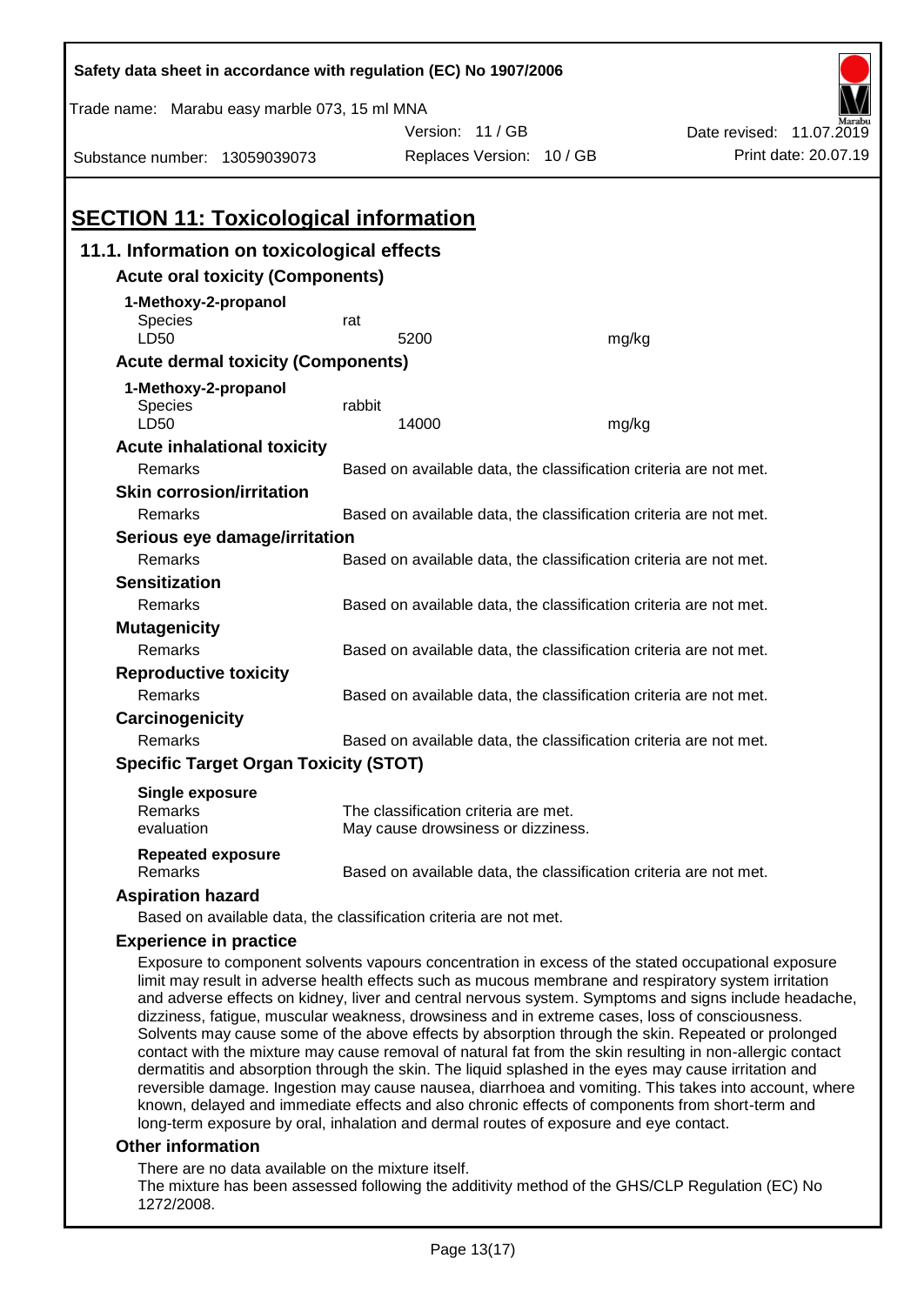| Safety data sheet in accordance with regulation (EC) No 1907/2006                                                                                                                                                                                                    |                                                                         |                           |      |                          |
|----------------------------------------------------------------------------------------------------------------------------------------------------------------------------------------------------------------------------------------------------------------------|-------------------------------------------------------------------------|---------------------------|------|--------------------------|
| Trade name: Marabu easy marble 073, 15 ml MNA                                                                                                                                                                                                                        |                                                                         |                           |      |                          |
|                                                                                                                                                                                                                                                                      |                                                                         | Version: 11 / GB          |      | Date revised: 11.07.2019 |
| Substance number: 13059039073                                                                                                                                                                                                                                        |                                                                         | Replaces Version: 10 / GB |      | Print date: 20.07.19     |
| <b>SECTION 12: Ecological information</b>                                                                                                                                                                                                                            |                                                                         |                           |      |                          |
| 12.1. Toxicity                                                                                                                                                                                                                                                       |                                                                         |                           |      |                          |
| <b>General information</b>                                                                                                                                                                                                                                           |                                                                         |                           |      |                          |
| There are no data available on the mixture itself. Do not allow to enter drains or water courses. The<br>mixture has been assessed following the summation method of the CLP Regulation (EC) No 1272/2008<br>and is not classified as dangerous for the environment. |                                                                         |                           |      |                          |
| <b>Fish toxicity (Components)</b>                                                                                                                                                                                                                                    |                                                                         |                           |      |                          |
| 1-Methoxy-2-propanol                                                                                                                                                                                                                                                 |                                                                         |                           |      |                          |
| Species                                                                                                                                                                                                                                                              | golden orfe (Leuciscus idus)                                            |                           |      |                          |
| LC <sub>0</sub><br>Duration of exposure                                                                                                                                                                                                                              | 4600<br>$\geq$<br>96                                                    | h                         | mg/l |                          |
| <b>Daphnia toxicity (Components)</b>                                                                                                                                                                                                                                 |                                                                         |                           |      |                          |
|                                                                                                                                                                                                                                                                      |                                                                         |                           |      |                          |
| 1-Methoxy-2-propanol<br><b>Species</b>                                                                                                                                                                                                                               | Daphnia magna                                                           |                           |      |                          |
| <b>EC50</b>                                                                                                                                                                                                                                                          | 23300                                                                   |                           | mg/l |                          |
| Duration of exposure                                                                                                                                                                                                                                                 | 48                                                                      | h                         |      |                          |
| <b>Algae toxicity (Components)</b>                                                                                                                                                                                                                                   |                                                                         |                           |      |                          |
| 1-Methoxy-2-propanol                                                                                                                                                                                                                                                 |                                                                         |                           |      |                          |
| Species                                                                                                                                                                                                                                                              | Desmodesmus                                                             |                           |      |                          |
| <b>EC50</b>                                                                                                                                                                                                                                                          | 1000<br>><br>168                                                        | h                         | mg/l |                          |
| Duration of exposure                                                                                                                                                                                                                                                 |                                                                         |                           |      |                          |
| <b>Bacteria toxicity (Components)</b>                                                                                                                                                                                                                                |                                                                         |                           |      |                          |
| 1-Methoxy-2-propanol<br><b>Species</b>                                                                                                                                                                                                                               | activated sludge                                                        |                           |      |                          |
| <b>EC50</b>                                                                                                                                                                                                                                                          | 1000<br>>                                                               |                           | mg/l |                          |
| 12.2. Persistence and degradability                                                                                                                                                                                                                                  |                                                                         |                           |      |                          |
| <b>General information</b>                                                                                                                                                                                                                                           |                                                                         |                           |      |                          |
| No data available                                                                                                                                                                                                                                                    |                                                                         |                           |      |                          |
| <b>Biodegradability (Components)</b>                                                                                                                                                                                                                                 |                                                                         |                           |      |                          |
| 1-Methoxy-2-propanol                                                                                                                                                                                                                                                 |                                                                         |                           |      |                          |
| Value                                                                                                                                                                                                                                                                | 90                                                                      |                           | %    |                          |
| Duration of test                                                                                                                                                                                                                                                     | 28                                                                      | d                         |      |                          |
| evaluation<br>Method                                                                                                                                                                                                                                                 | Readily biodegradable (according to OECD criteria)<br><b>OECD 301 F</b> |                           |      |                          |
| 12.3. Bioaccumulative potential                                                                                                                                                                                                                                      |                                                                         |                           |      |                          |
| <b>General information</b>                                                                                                                                                                                                                                           |                                                                         |                           |      |                          |
| There are no data available on the mixture itself.                                                                                                                                                                                                                   |                                                                         |                           |      |                          |
| Partition coefficient: n-octanol/water                                                                                                                                                                                                                               |                                                                         |                           |      |                          |
| Remarks                                                                                                                                                                                                                                                              | Not applicable                                                          |                           |      |                          |
|                                                                                                                                                                                                                                                                      |                                                                         |                           |      |                          |
| 12.4. Mobility in soil                                                                                                                                                                                                                                               |                                                                         |                           |      |                          |
| <b>General information</b>                                                                                                                                                                                                                                           |                                                                         |                           |      |                          |
| There are no data available on the mixture itself.                                                                                                                                                                                                                   |                                                                         |                           |      |                          |
| 12.5. Results of PBT and vPvB assessment                                                                                                                                                                                                                             |                                                                         |                           |      |                          |
| <b>General information</b>                                                                                                                                                                                                                                           |                                                                         |                           |      |                          |
| There are no data available on the mixture itself.                                                                                                                                                                                                                   |                                                                         |                           |      |                          |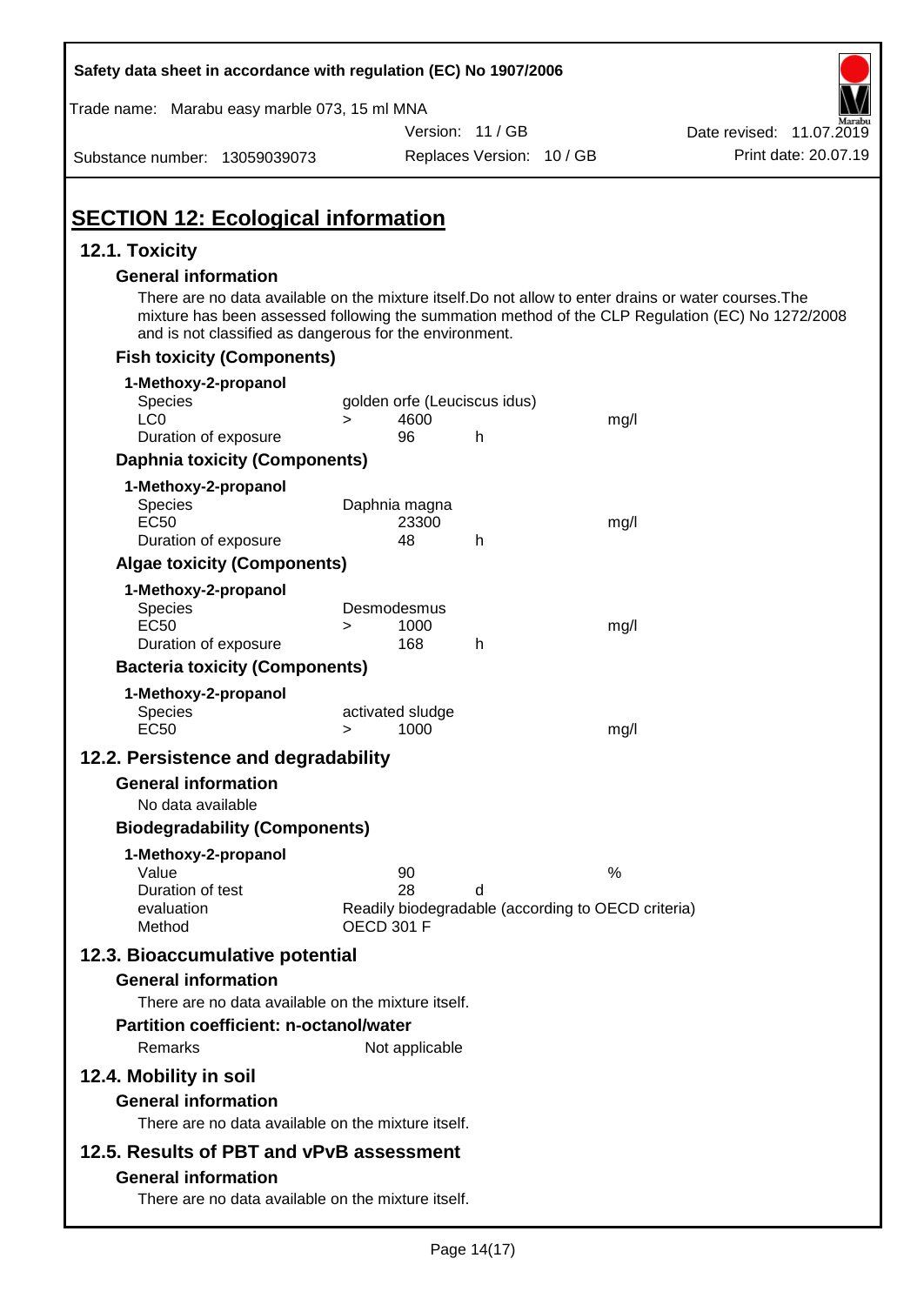#### **Safety data sheet in accordance with regulation (EC) No 1907/2006**

Trade name: Marabu easy marble 073, 15 ml MNA

Version: 11 / GB

Substance number: 13059039073

Replaces Version: 10 / GB Print date: 20.07.19 Date revised: 11.07.2019

## **12.6. Other adverse effects**

#### **General information**

There are no data available on the mixture itself.

# **SECTION 13: Disposal considerations**

#### **13.1. Waste treatment methods**

#### **Disposal recommendations for the product**

Do not allow to enter drains or water courses.

Wastes and emptied containers should be classified in accordance with relevant national regulation. The European Waste Catalogue classification of this product, when disposed of as waste is

EWC waste code 08 01 11<sup>\*</sup> waste paint and varnish containing organic solvents or other dangerous substances

If this product is mixed with other wastes, the original waste product code may no longer apply and the appropriate code should be assigned.

For further information contact your local waste authority.

#### **Disposal recommendations for packaging**

Using information provided in this safety data sheet, advice should be obtained from the relevant waste authority on the classification of empty containers.

Empty containers must be scrapped or reconditioned.

Not emptied containers are hazardous waste (waste code number 150110).

# **SECTION 14: Transport information**

#### **Land transport ADR/RID**

- **14.1. UN number**
	- UN 1263
- **14.2. UN proper shipping name**
	- PAINT

| 3                                   |
|-------------------------------------|
| 3                                   |
|                                     |
| Ш                                   |
| 640E                                |
| 51                                  |
| 3                                   |
|                                     |
|                                     |
| D/E                                 |
| <b>Marine transport IMDG/GGVSee</b> |
|                                     |
|                                     |
|                                     |
|                                     |
|                                     |
| 3                                   |
|                                     |
| Ш                                   |
|                                     |
|                                     |
|                                     |

#### **Air transport ICAO/IATA 14.1. UN number** UN 1263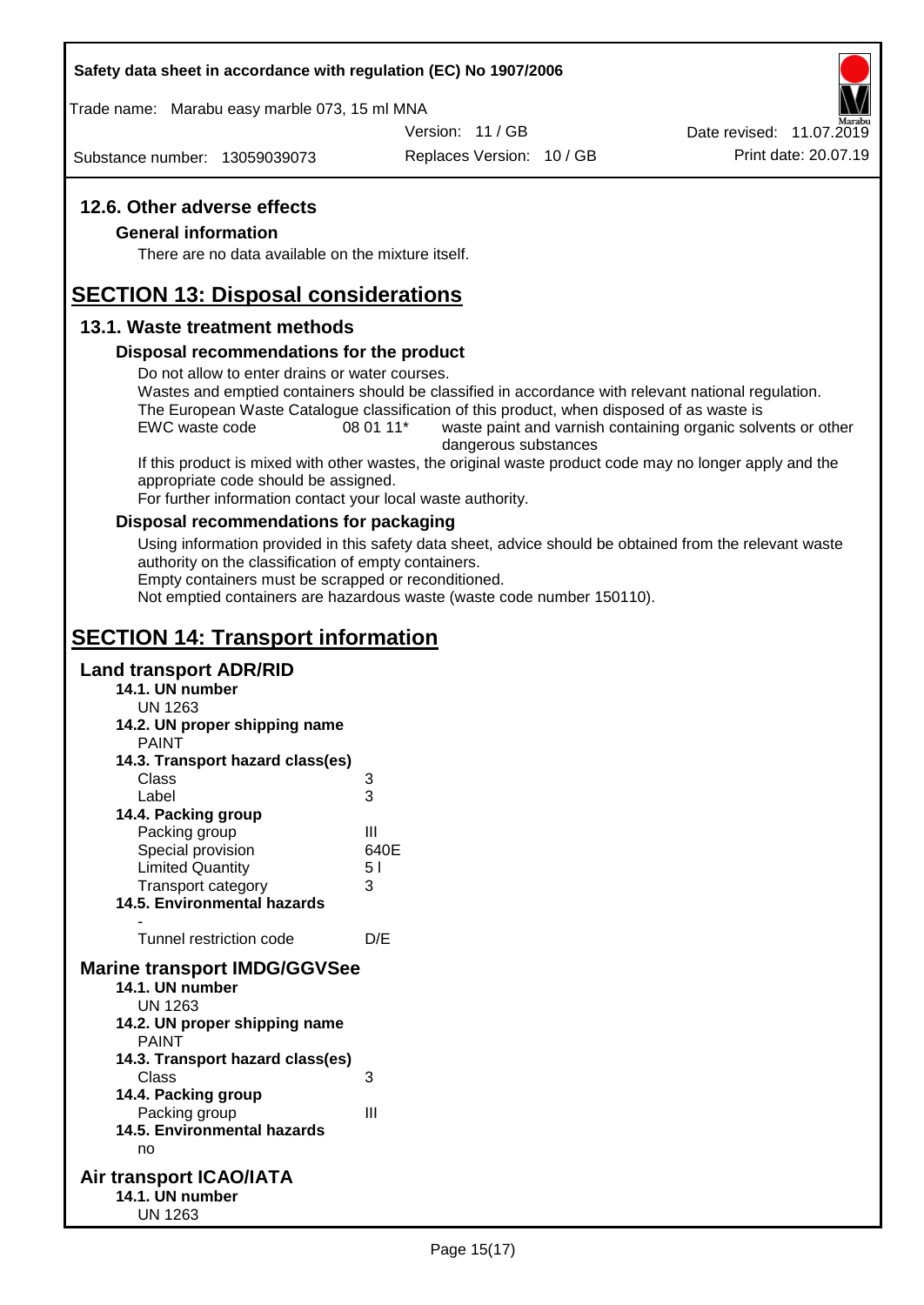| Safety data sheet in accordance with regulation (EC) No 1907/2006                                                                                                                                                                                                                                    |                         |                                    |                                                       |    |                          |                      |
|------------------------------------------------------------------------------------------------------------------------------------------------------------------------------------------------------------------------------------------------------------------------------------------------------|-------------------------|------------------------------------|-------------------------------------------------------|----|--------------------------|----------------------|
| Trade name: Marabu easy marble 073, 15 ml MNA                                                                                                                                                                                                                                                        |                         |                                    |                                                       |    |                          |                      |
|                                                                                                                                                                                                                                                                                                      |                         | Version: 11 / GB                   |                                                       |    | Date revised: 11.07.2019 |                      |
| Substance number: 13059039073                                                                                                                                                                                                                                                                        |                         | Replaces Version: 10 / GB          |                                                       |    |                          | Print date: 20.07.19 |
| 14.2. UN proper shipping name                                                                                                                                                                                                                                                                        |                         |                                    |                                                       |    |                          |                      |
| <b>PAINT</b>                                                                                                                                                                                                                                                                                         |                         |                                    |                                                       |    |                          |                      |
| 14.3. Transport hazard class(es)                                                                                                                                                                                                                                                                     |                         |                                    |                                                       |    |                          |                      |
| Class<br>14.4. Packing group                                                                                                                                                                                                                                                                         | 3                       |                                    |                                                       |    |                          |                      |
| Packing group                                                                                                                                                                                                                                                                                        | III                     |                                    |                                                       |    |                          |                      |
| 14.5. Environmental hazards                                                                                                                                                                                                                                                                          |                         |                                    |                                                       |    |                          |                      |
| Information for all modes of transport<br>14.6. Special precautions for user<br>Transport within the user's premises:<br>Always transport in closed containers that are upright and secure.<br>Ensure that persons transporting the product know what to do in the event of an accident or spillage. |                         |                                    |                                                       |    |                          |                      |
| <b>Other information</b><br>14.7. Transport in bulk according to Annex II of Marpol and the IBC Code<br>no                                                                                                                                                                                           |                         |                                    |                                                       |    |                          |                      |
| <b>SECTION 15: Regulatory information ***</b>                                                                                                                                                                                                                                                        |                         |                                    |                                                       |    |                          |                      |
| 15.1. Safety, health and environmental regulations/legislation specific for the substance                                                                                                                                                                                                            |                         |                                    |                                                       |    |                          |                      |
| or mixture                                                                                                                                                                                                                                                                                           |                         |                                    |                                                       |    |                          |                      |
| Major-accident categories acc. 96/82/EC                                                                                                                                                                                                                                                              |                         |                                    |                                                       |    |                          |                      |
| 6<br>Category                                                                                                                                                                                                                                                                                        | Flammable               |                                    | 5.000.000                                             | kg | 50.000.000               | kg                   |
| <b>VOC ***</b>                                                                                                                                                                                                                                                                                       |                         |                                    |                                                       |    |                          |                      |
| VOC (EU)                                                                                                                                                                                                                                                                                             | 75,33                   | %                                  |                                                       |    |                          |                      |
| VOC (EU)                                                                                                                                                                                                                                                                                             |                         | 723,2                              | g/l                                                   |    |                          |                      |
| Other information ***                                                                                                                                                                                                                                                                                |                         |                                    |                                                       |    |                          |                      |
| The product does not contain substances of very high concern (SVHC).                                                                                                                                                                                                                                 |                         |                                    |                                                       |    |                          |                      |
| <b>Other information</b>                                                                                                                                                                                                                                                                             |                         |                                    |                                                       |    |                          |                      |
| All components are contained in the AICS inventory.                                                                                                                                                                                                                                                  |                         |                                    |                                                       |    |                          |                      |
| All components are contained in the DSL inventory.                                                                                                                                                                                                                                                   |                         |                                    |                                                       |    |                          |                      |
| All components are contained in the ENCS inventory.                                                                                                                                                                                                                                                  |                         |                                    |                                                       |    |                          |                      |
| All components are contained in the TSCA inventory or exempted.                                                                                                                                                                                                                                      |                         |                                    |                                                       |    |                          |                      |
| 15.2. Chemical safety assessment                                                                                                                                                                                                                                                                     |                         |                                    |                                                       |    |                          |                      |
| For this preparation a chemical safety assessment has not been carried out.                                                                                                                                                                                                                          |                         |                                    |                                                       |    |                          |                      |
|                                                                                                                                                                                                                                                                                                      |                         |                                    |                                                       |    |                          |                      |
| <b>SECTION 16: Other information</b>                                                                                                                                                                                                                                                                 |                         |                                    |                                                       |    |                          |                      |
| Hazard statements listed in Chapter 3                                                                                                                                                                                                                                                                |                         |                                    |                                                       |    |                          |                      |
| <b>EUH066</b>                                                                                                                                                                                                                                                                                        |                         |                                    | Repeated exposure may cause skin dryness or cracking. |    |                          |                      |
| H <sub>226</sub>                                                                                                                                                                                                                                                                                     |                         | Flammable liquid and vapour.       |                                                       |    |                          |                      |
| H302                                                                                                                                                                                                                                                                                                 | Harmful if swallowed.   |                                    |                                                       |    |                          |                      |
| H304                                                                                                                                                                                                                                                                                                 |                         |                                    | May be fatal if swallowed and enters airways.         |    |                          |                      |
| H312<br>H315                                                                                                                                                                                                                                                                                         | Causes skin irritation. | Harmful in contact with skin.      |                                                       |    |                          |                      |
| H318                                                                                                                                                                                                                                                                                                 |                         | Causes serious eye damage.         |                                                       |    |                          |                      |
| H332                                                                                                                                                                                                                                                                                                 | Harmful if inhaled.     |                                    |                                                       |    |                          |                      |
| H335                                                                                                                                                                                                                                                                                                 |                         | May cause respiratory irritation.  |                                                       |    |                          |                      |
| H336                                                                                                                                                                                                                                                                                                 |                         | May cause drowsiness or dizziness. |                                                       |    |                          |                      |
| <b>H360D</b>                                                                                                                                                                                                                                                                                         |                         | May damage the unborn child.       |                                                       |    |                          |                      |
| <b>CLP categories listed in Chapter 3</b>                                                                                                                                                                                                                                                            |                         |                                    |                                                       |    |                          |                      |
| Acute Tox. 4                                                                                                                                                                                                                                                                                         |                         | Acute toxicity, Category 4         |                                                       |    |                          |                      |